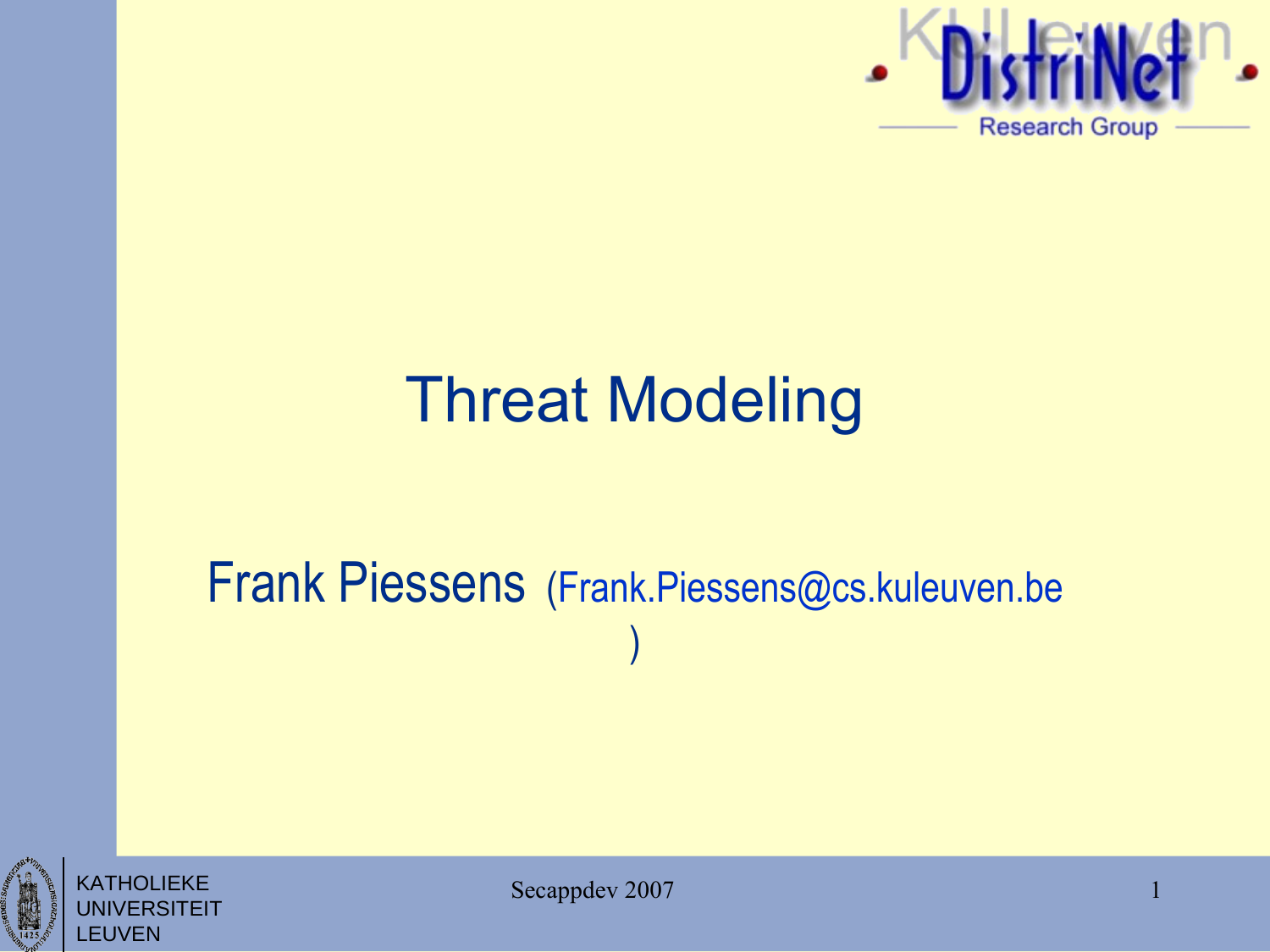#### **Overview**

#### • Introduction

- Key Concepts
	- Threats, Vulnerabilities, Countermeasures
	- Example
- Microsoft's Threat Modeling Process
- Conclusion



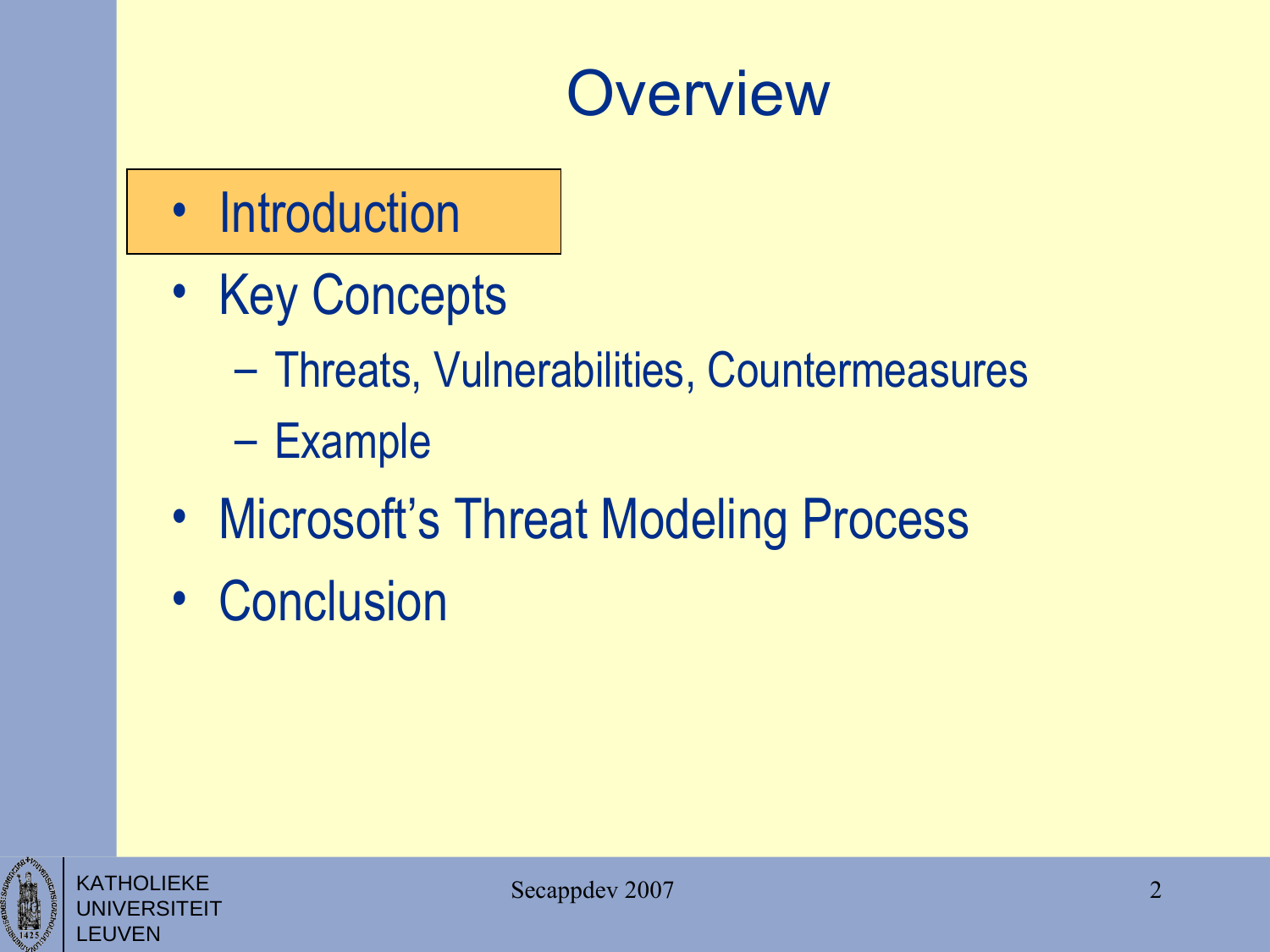### Threat modeling

- Threat modeling is an activity early in the software development lifecycle
	- Primary goal: get a good view on possible threats to the system being developed
- Threat modeling can be done on various levels of abstraction
	- System level
		- E.g. Threat modeling of the Internet e-mail system
	- Application or component level
		- E.g. Threat modeling of the e-mail client software



KATHOLIEKE UNIVERSITEIT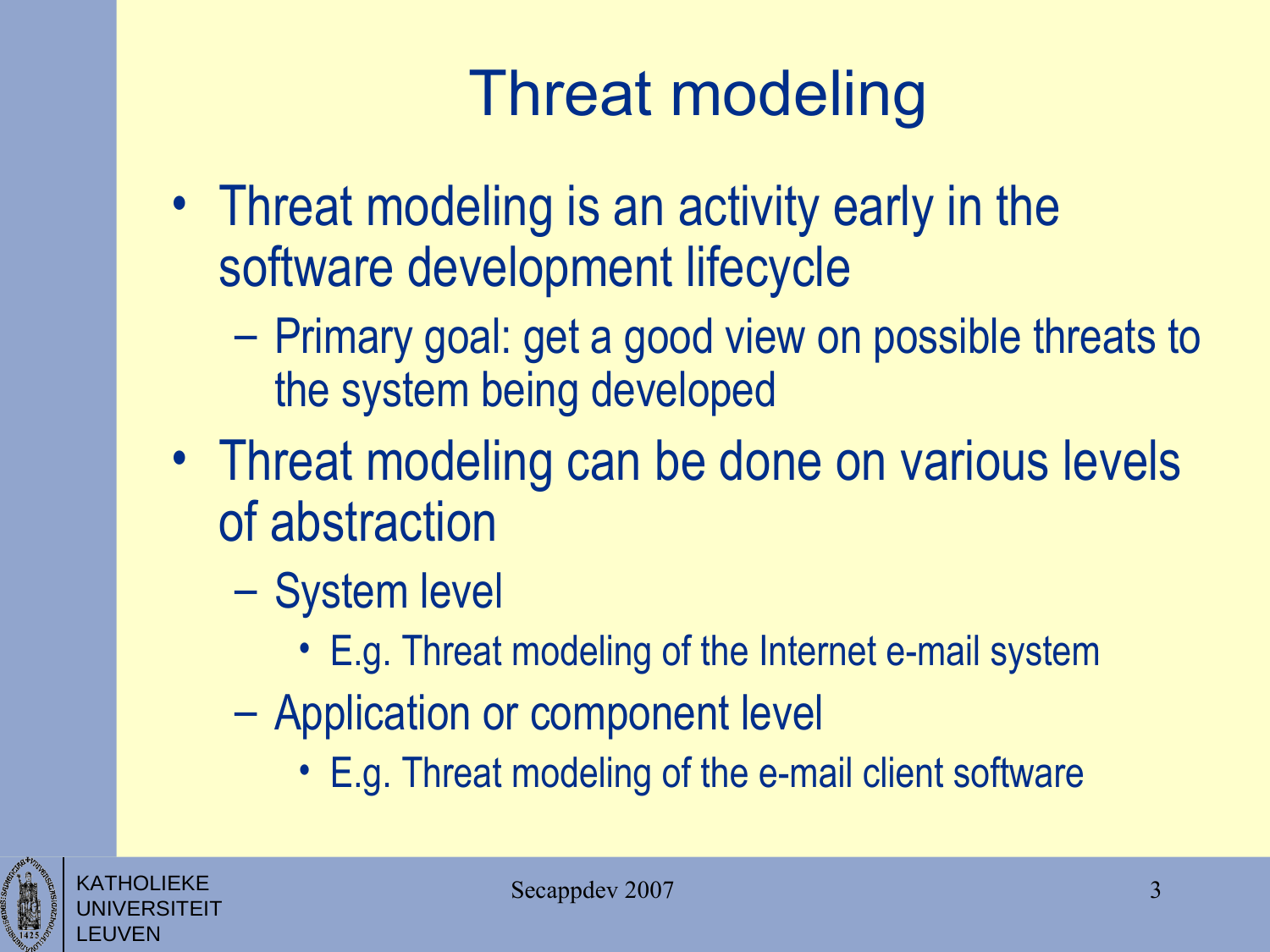#### **Overview**

- Introduction
- Key Concepts
	- Threats, Vulnerabilities, Countermeasures
	- Example
- Microsoft's Threat Modeling Process
- Conclusion



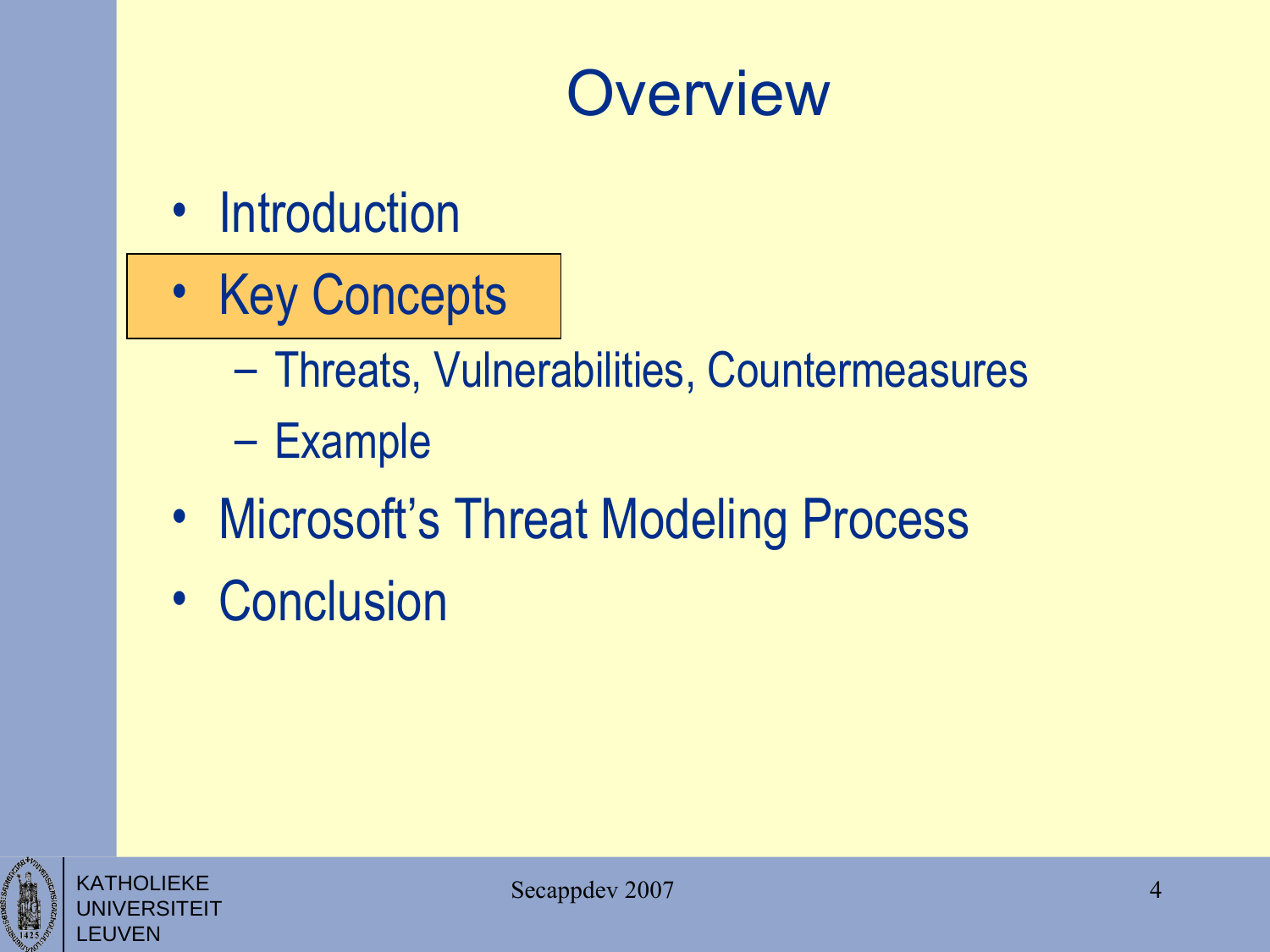

 $\begin{array}{c}\n\mathbf{1} \\
\mathbf{1} \\
\mathbf{1} \\
\mathbf{1} \\
\mathbf{1} \\
\mathbf{1} \\
\mathbf{1} \\
\mathbf{1}\n\end{array}$ LEUVEN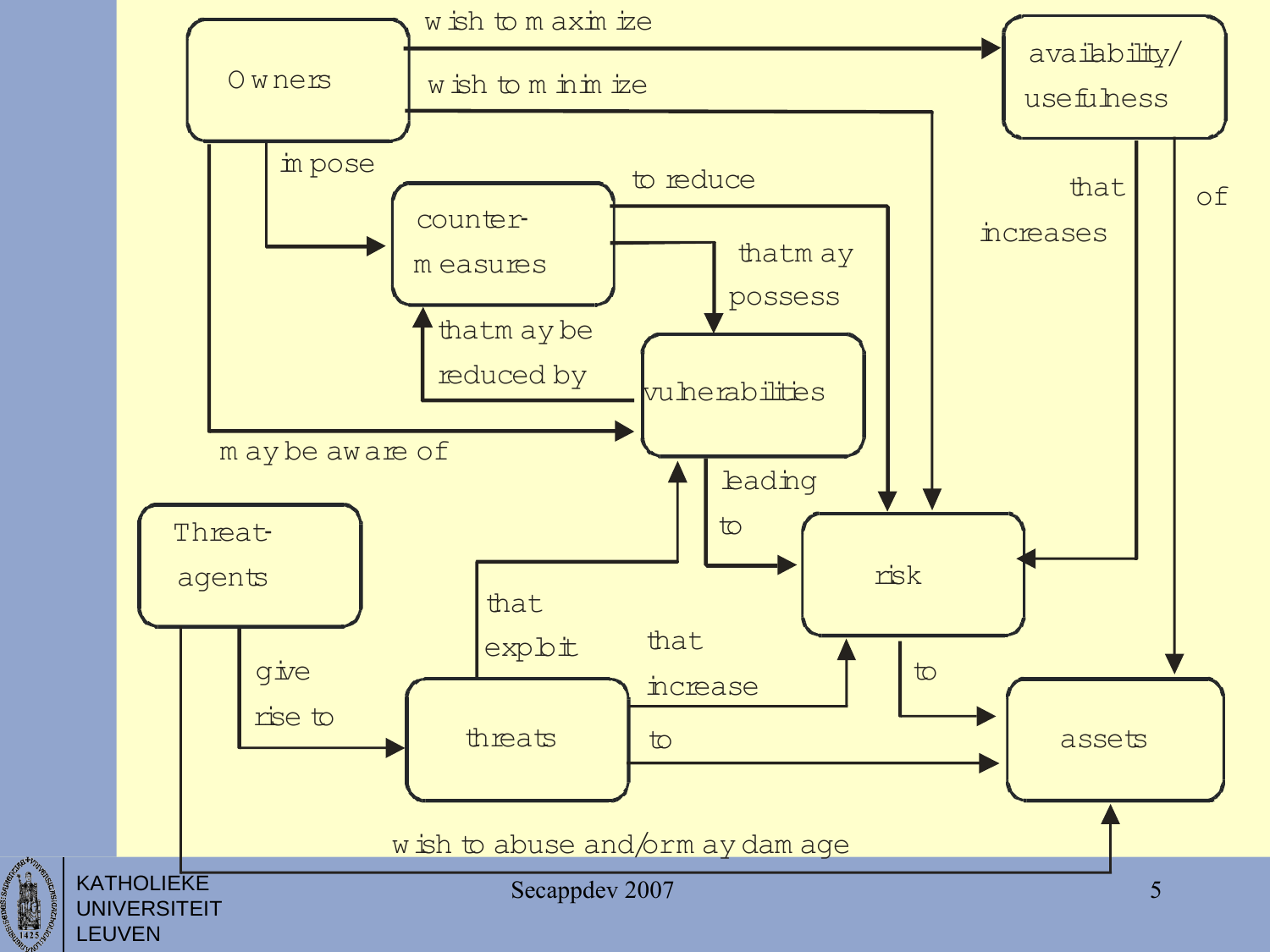#### Threats versus Security Goals

- In a first approximation, threats and security goals are each others negation:
	- A security goal is a statement of intent to counter identified threats
	- A threat is the intention of a threat agent to break a security goal



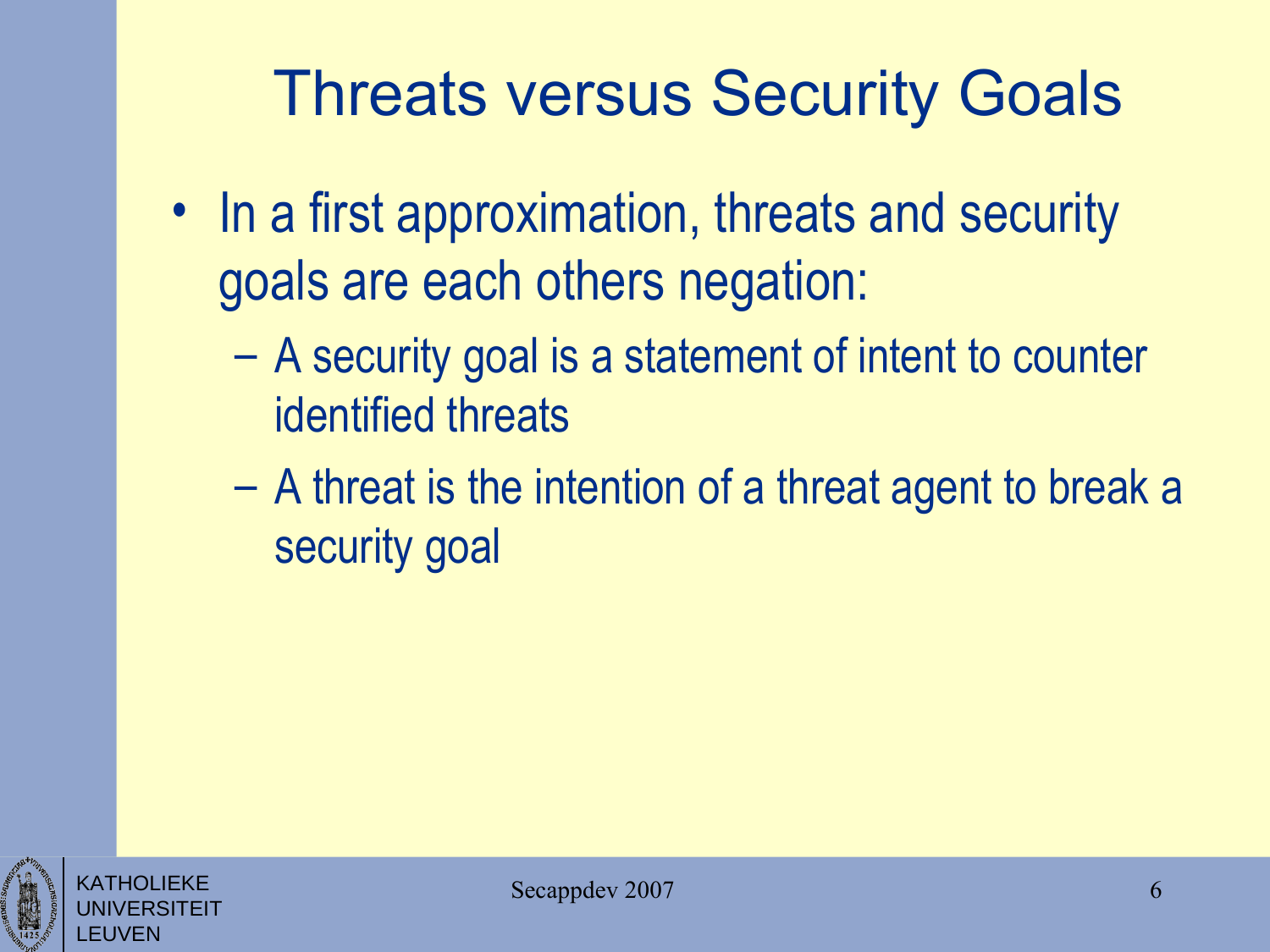- Information disclosure
	- Threat: Information leaks to threat agents that should not be able to get access to that information
	- Corresponding Security Goals:
		- **Data Confidentiality**: protecting data against unauthorized reading
		- **Access Control**: preventing unauthorized access to software functions
	- Example: stealing of credit card numbers

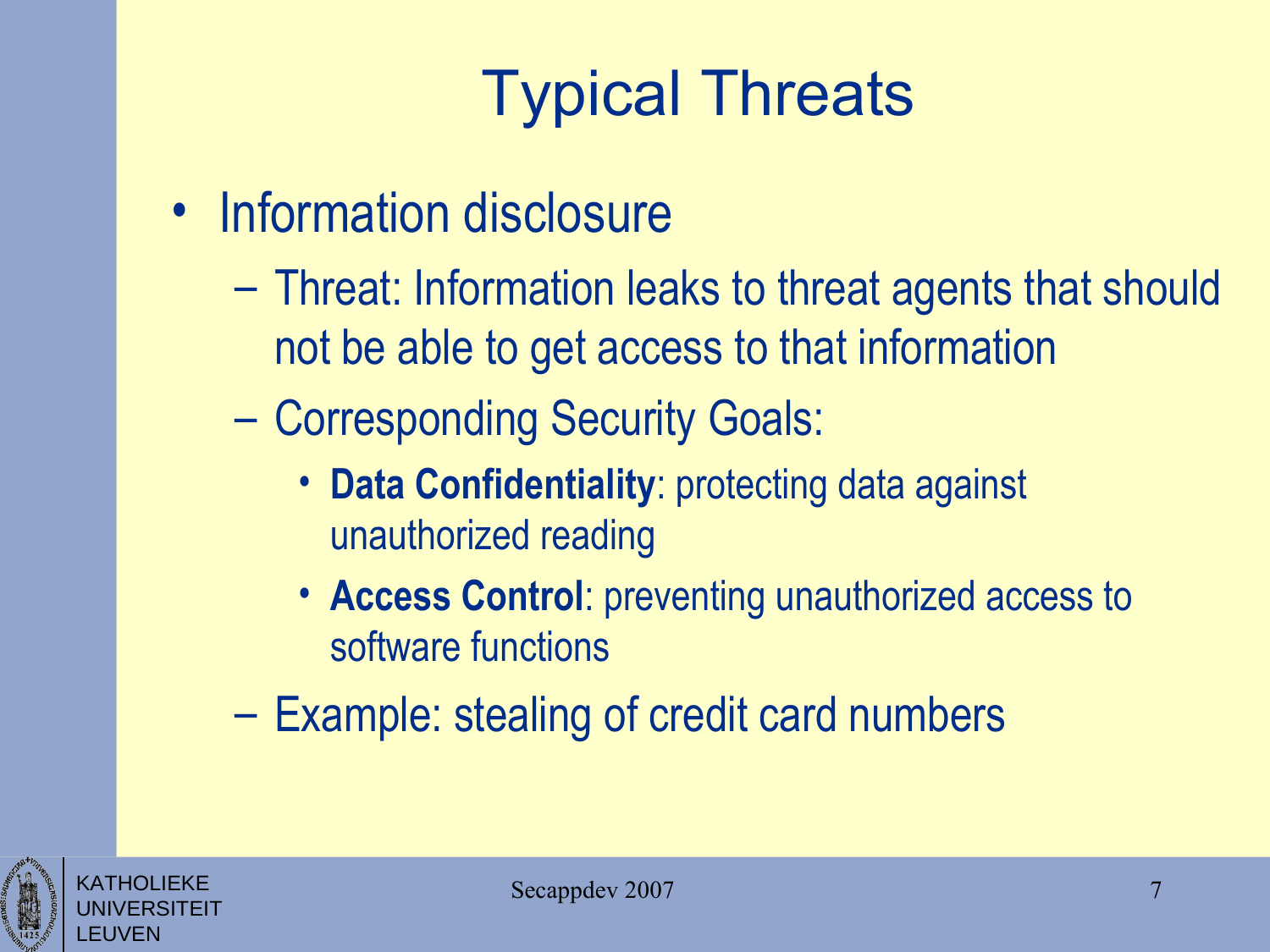- Information tampering
	- Threat: threat agents tamper with data they should not be able to modify
	- Corresponding Security Goals:
		- **Data Integrity**: protecting data against unauthorized writing
		- **Data Origin Authentication**: verifying the claimed identity of the originator of a message
		- **Access Control**: preventing unauthorized access to software functions
	- Example: changing the price of purchased goods



KATHOLIEKE UNIVERSITEIT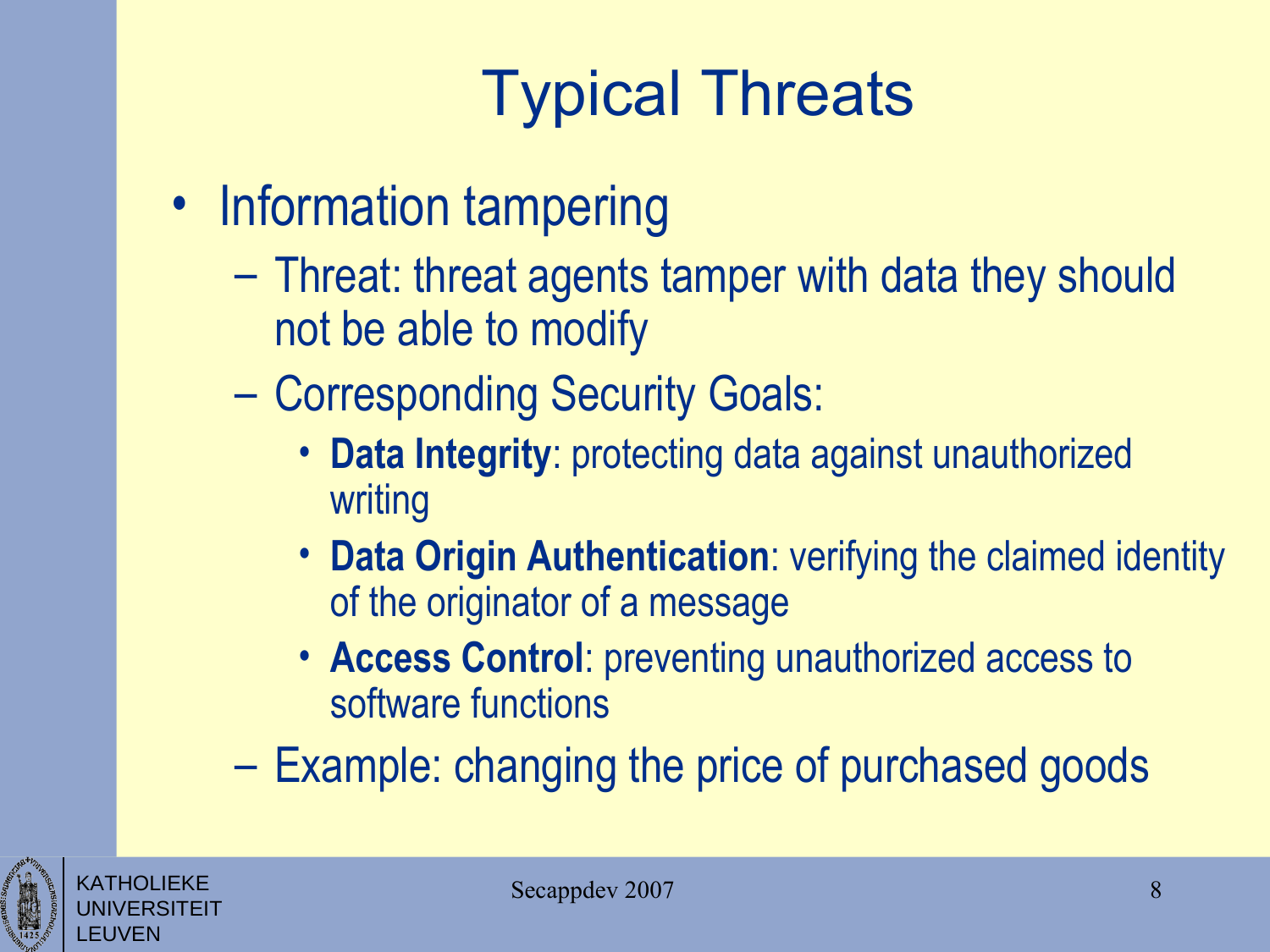- Repudiation
	- Threat: threat agent denies involvement in an event
	- Corresponding Security Goals:
		- **Non-repudiation**: the provision of irrefutable evidence about what happened and who was involved
		- **Audit**: chronological record of system activities to enable the reconstruction of events
	- Example: denying placement of a stock order



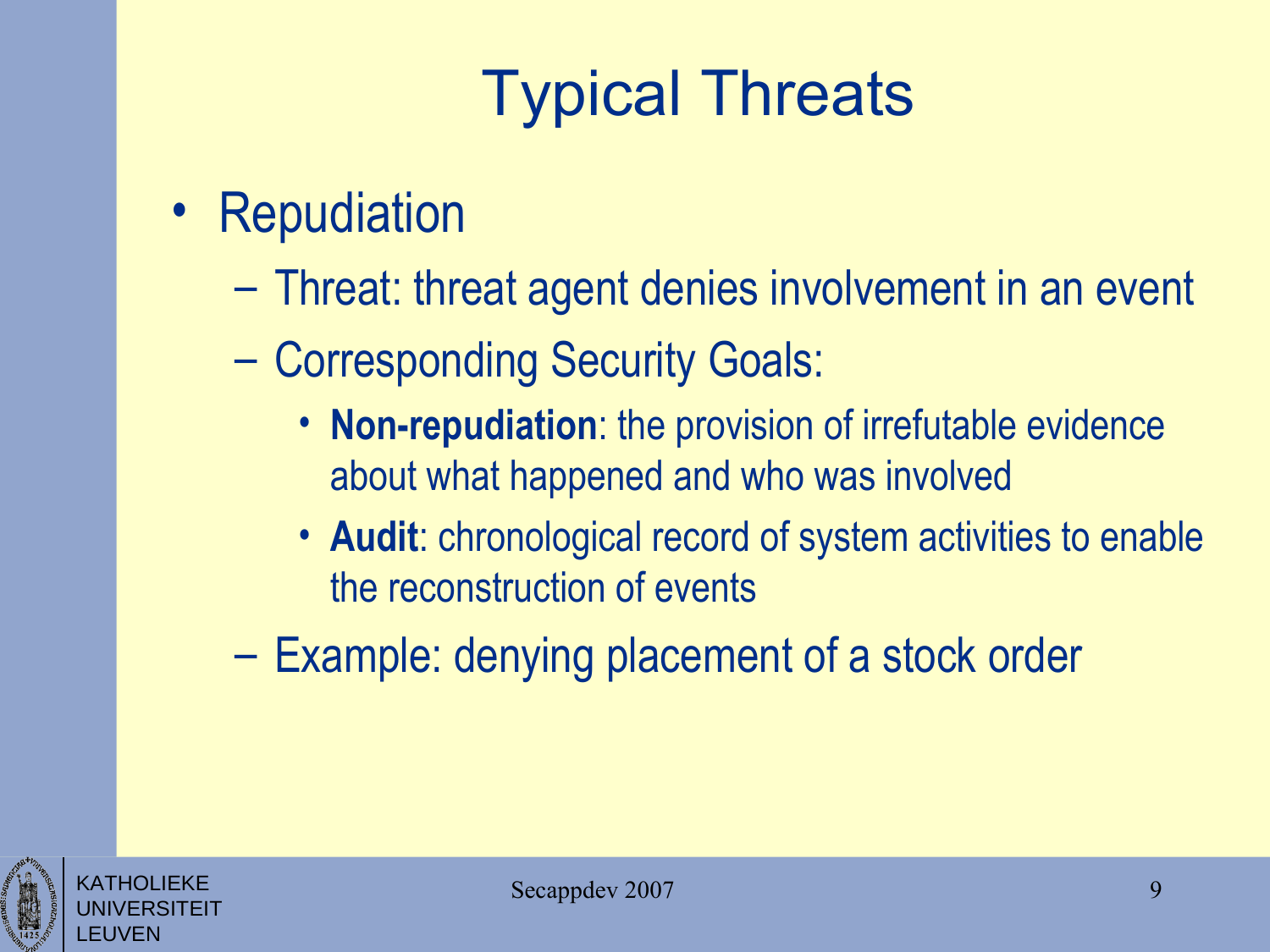- Denial of Service
	- Threat: threat agent destroys the usefulness of the system for legitimate users
	- Corresponding Security Goals:
		- **Availability:** ensuring availability of the system to legitimate users
	- Example: Distributed Flood Attack

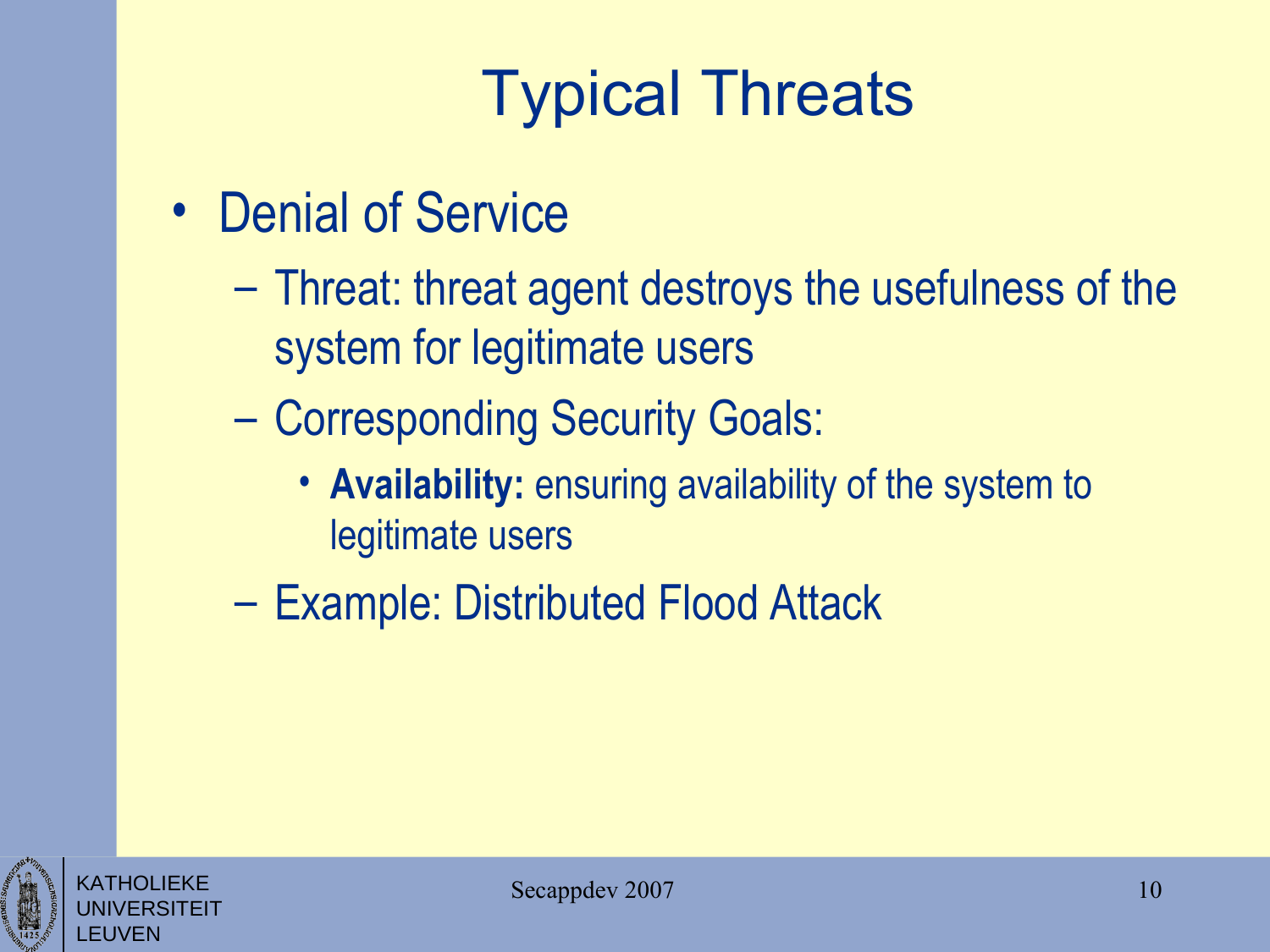- Elevation of privilege
	- Threat: threat agent gets more access to information/communication/processing resources than he is authorized for
	- Corresponding Security Goals:
		- **Access Control**: preventing unauthorized access to software functions
		- **Entity Authentication**: verifying the claimed identity of a party one is interacting with
	- Example: "getting root"



KATHOLIEKE UNIVERSITEIT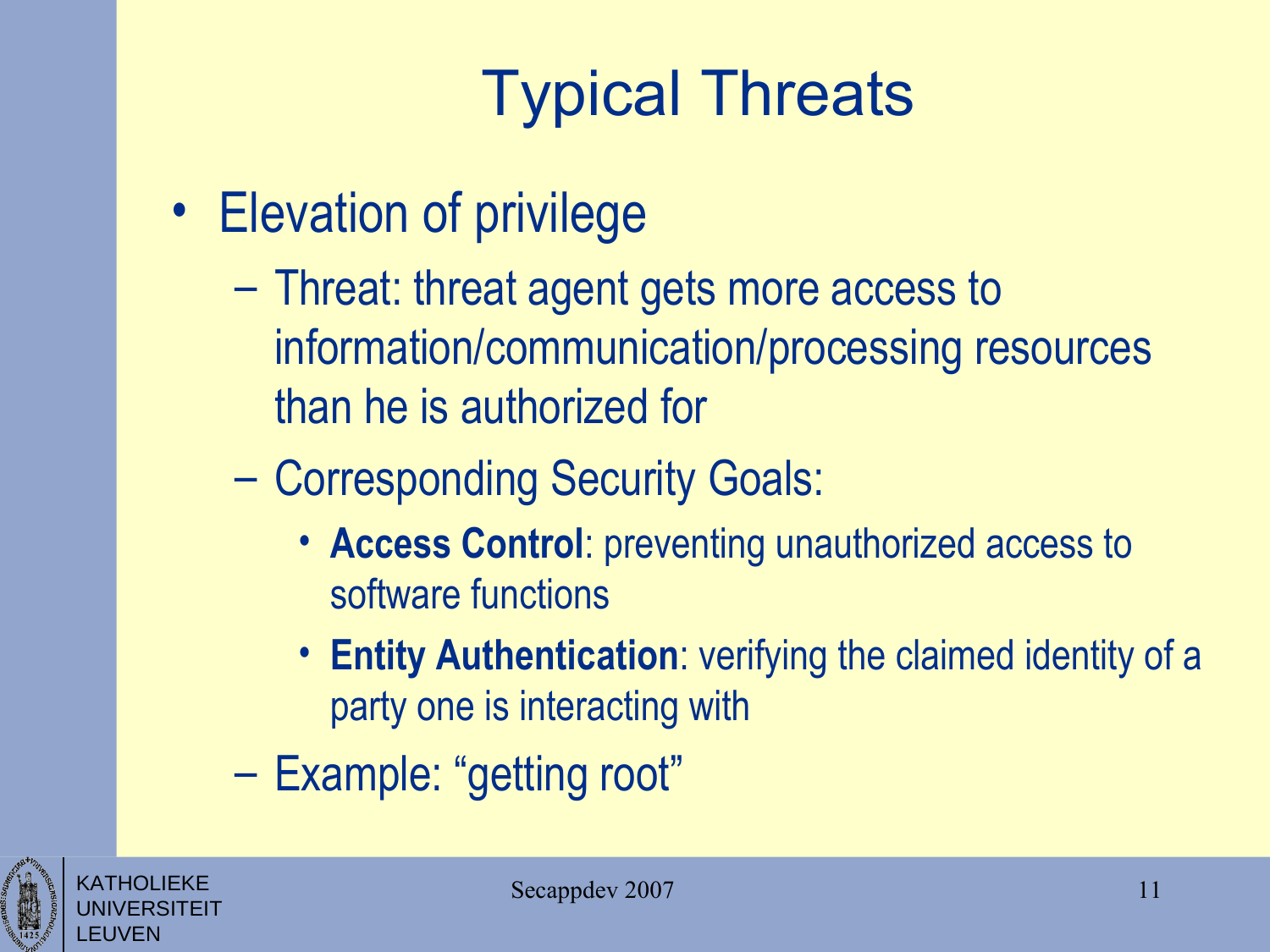#### • Spoofing

- Threat: Threat agent pretends to be someone/something he is not
- Corresponding Security Goals:
	- **Entity Authentication**: verifying the claimed identity of a party one is interacting with
	- **Data Origin Authentication**: verifying the originator of a message
- Example: phishing

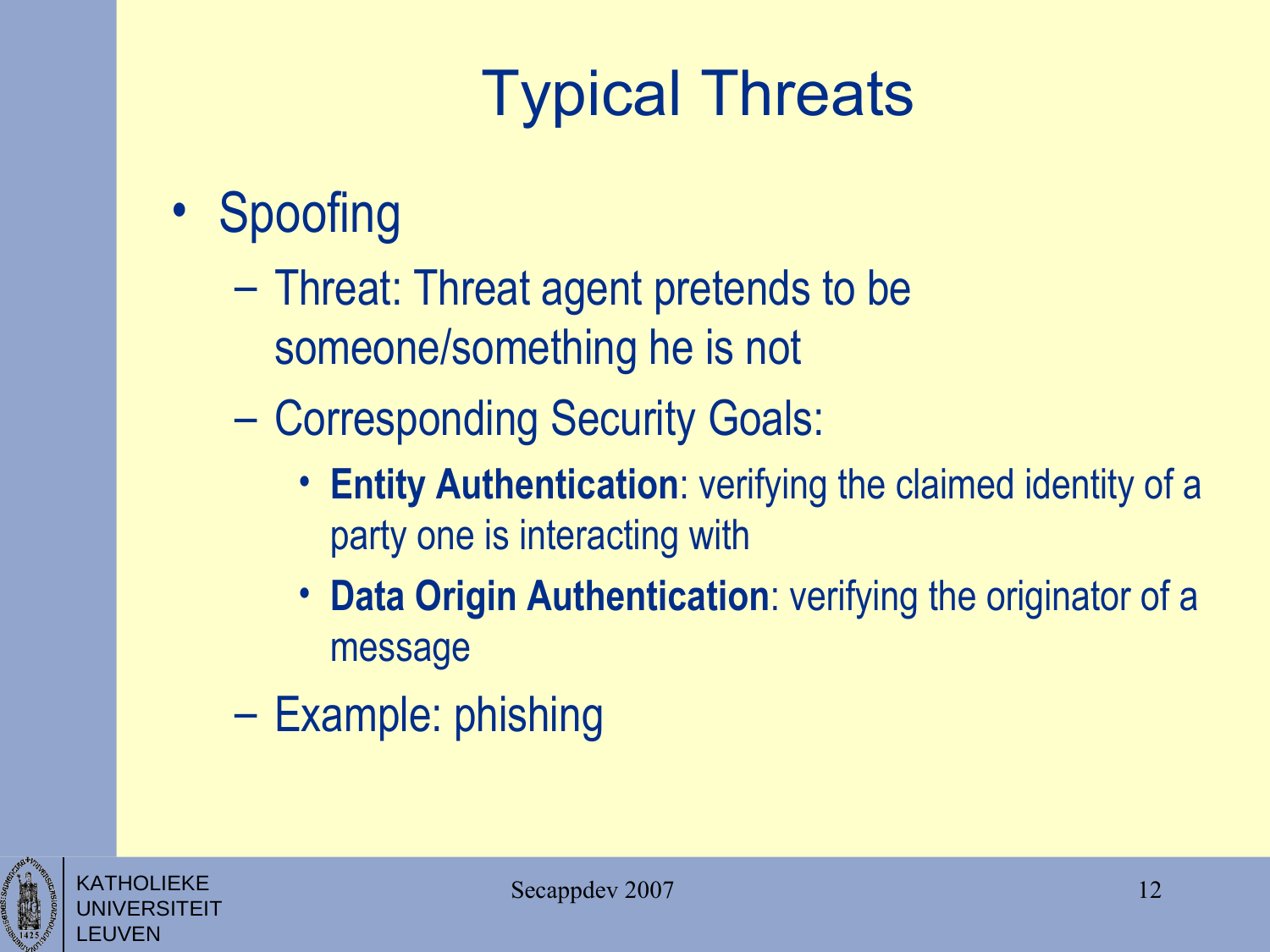- A vulnerability is an aspect of (a component of) the system that allows a threat agent to realize a threat (i.e. break a security goal)
- Hence, vulnerabilities are relative to the capabilities of the threat agent
	- E.g. the system can be vulnerable to insiders but not to outsiders



KATHOLIEKE UNIVERSITEIT

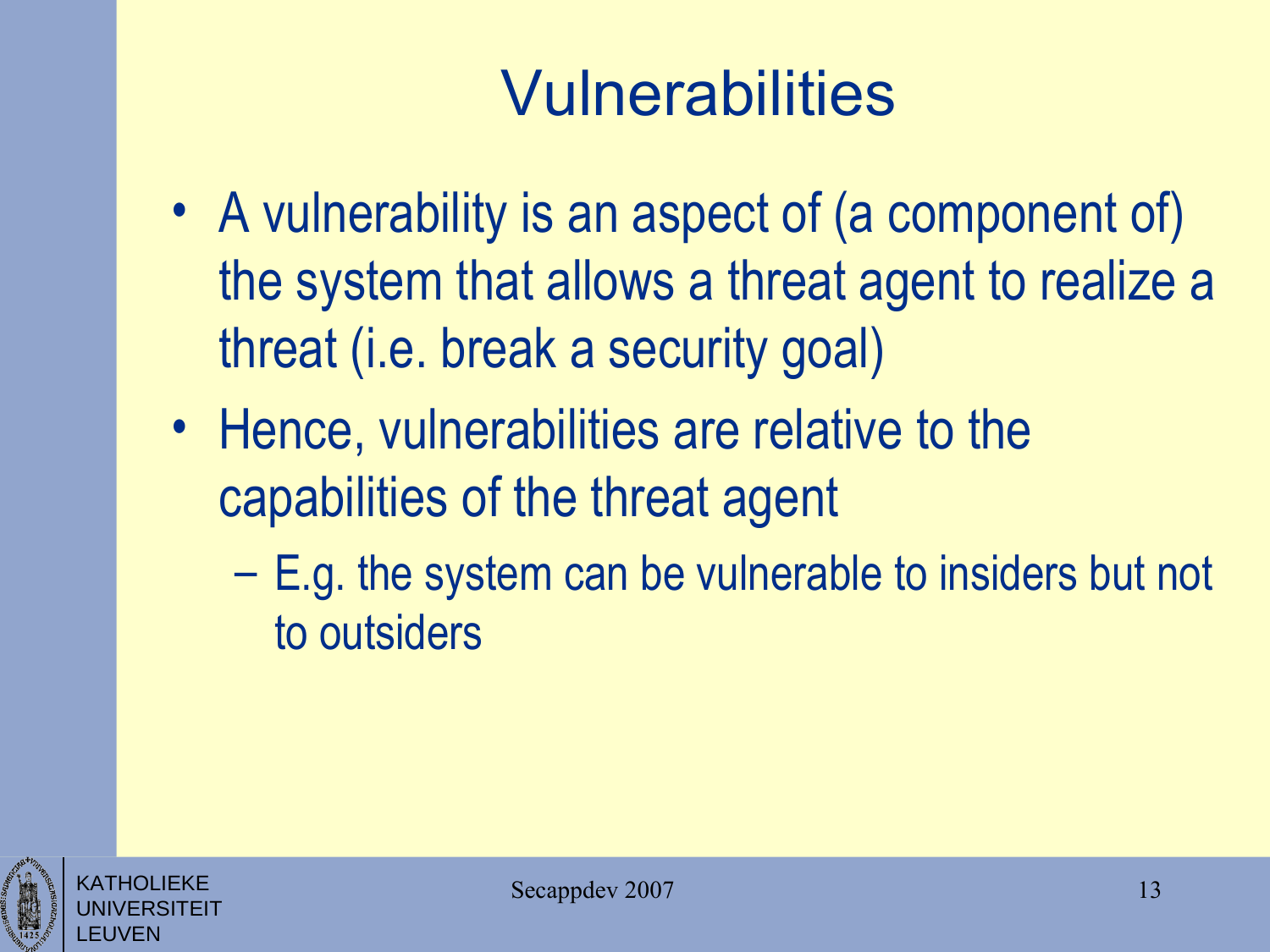- Vulnerabilities arise through failures in:
	- Requirements,
		- Failure to identify all relevant assets, or specific threats
		- E.g. protecting against the threat of downloaded malicious code was not recognized as a requirement for OS security in the eighties
	- Construction,
		- Vulnerabilities in security components
			- E.g. a weak cryptographic algorithm
		- Vulnerabilities in application functionality
			- E.g. buffer overflows, SQL injection, …
	- Operation
		- E.g. Setting an incorrect policy



KATHOLIEKE UNIVERSITEIT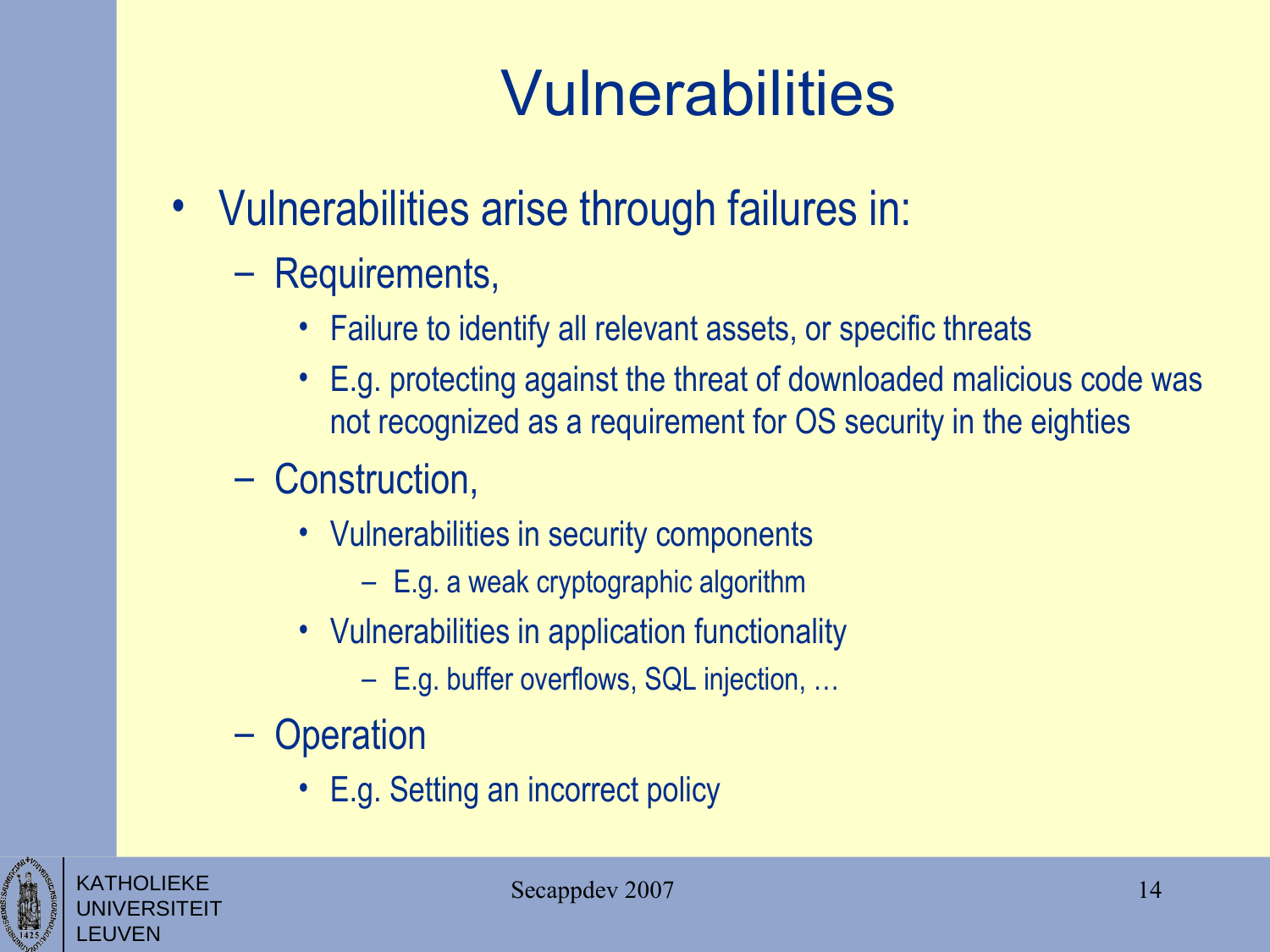- Vulnerabilities can exist in the different layers of a software system
	- Application, e.g. SQL injection
	- Programming language runtime, e.g. type confusion
	- Middleware, e.g. open management interface
	- Operating system, e.g. FAT32 file system
	- Hardware, e.g. side-channels

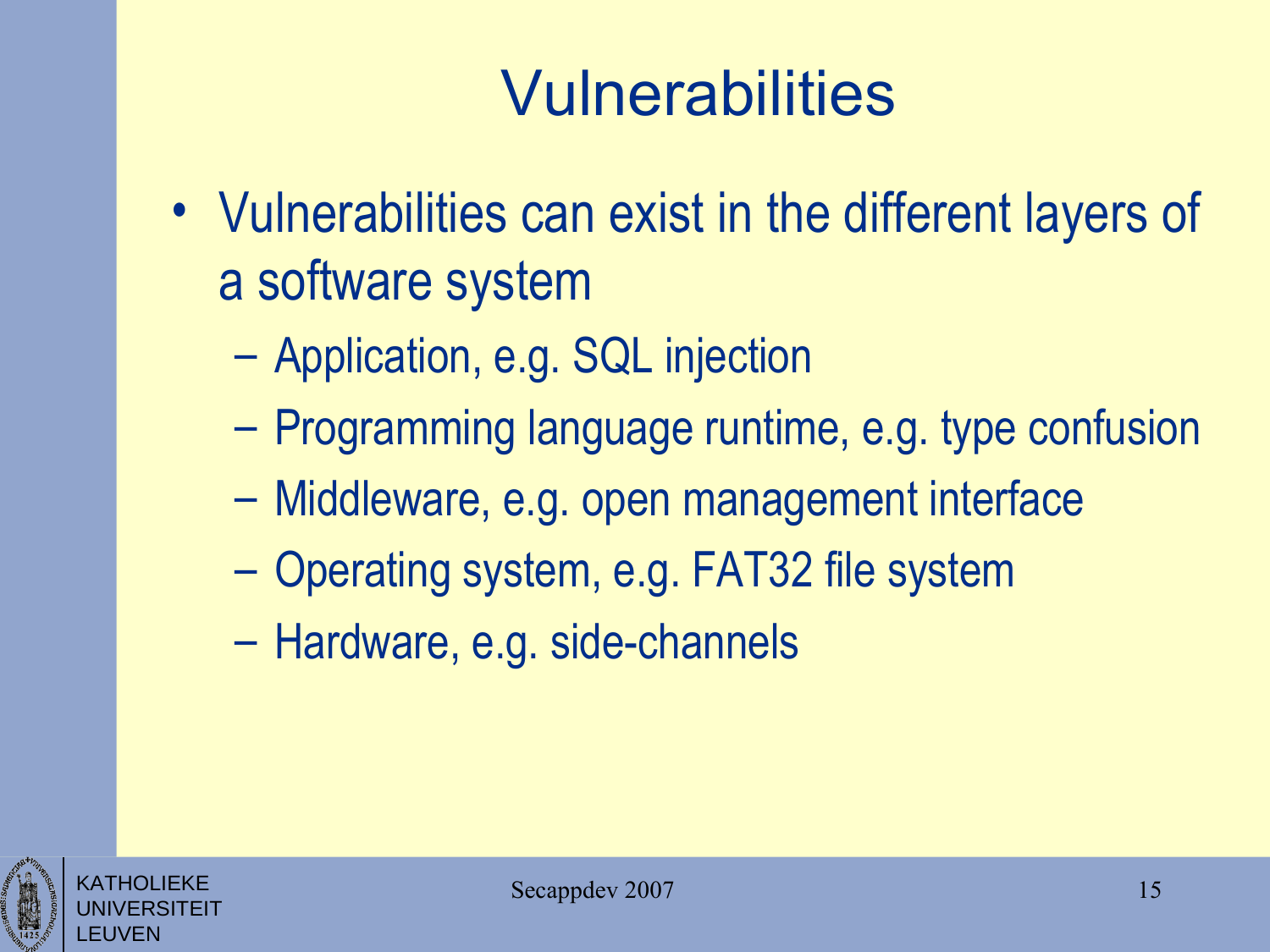#### Countermeasures

- Countermeasures are the mechanisms used to:
	- Reduce vulnerabilities, and hence:
		- Realize security goals
		- Counter threats



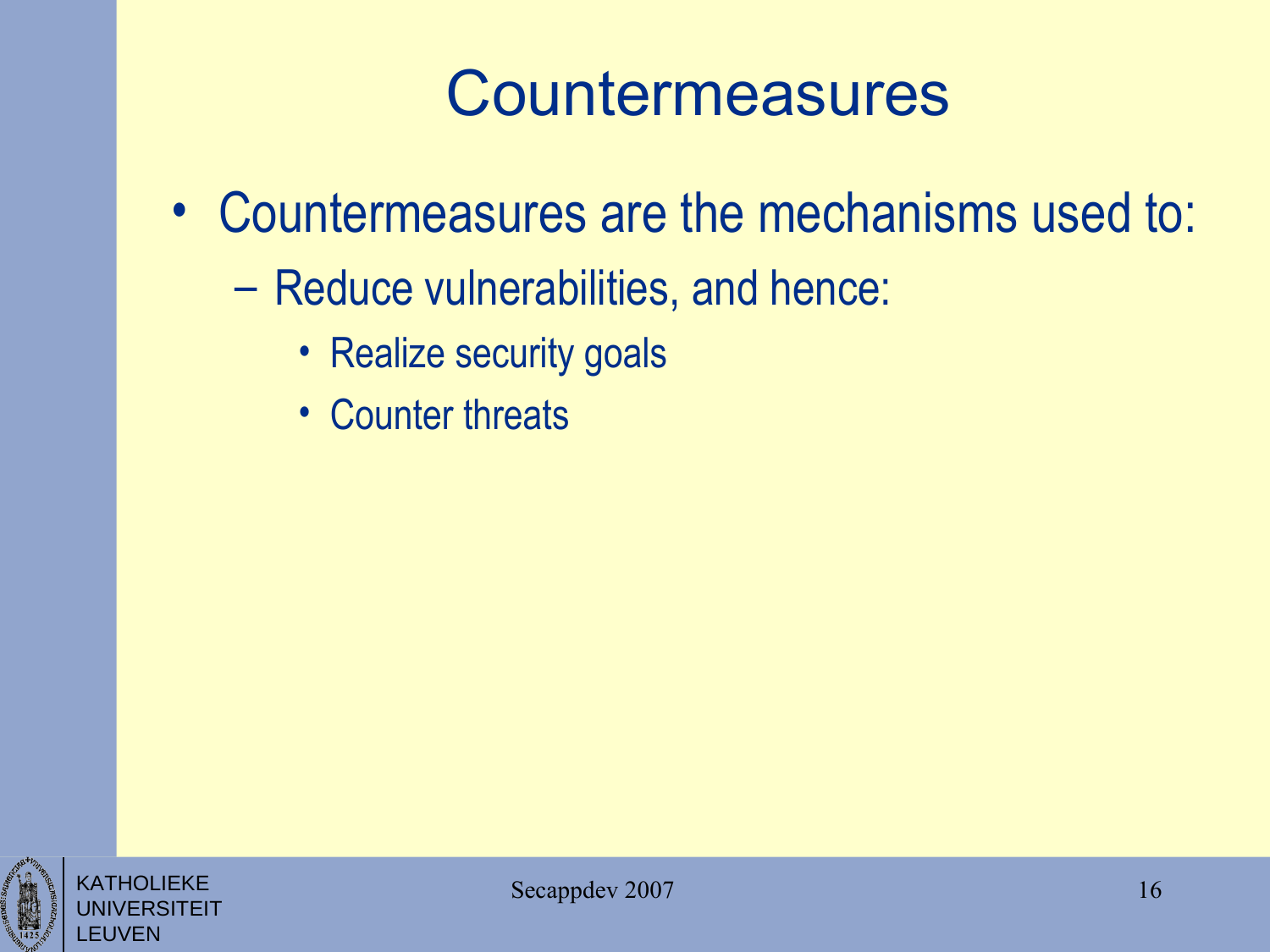#### Countermeasures

- Countermeasures can be:
	- Preventive: avoid vulnerability
	- Detective: detect vulnerability exploitation
	- Reactive: handle incidents
- Countermeasures can be taken by:
	- Software engineers, programmers who develop software
	- Administrators, system managers who deploy software



KATHOLIEKE UNIVERSITEIT – …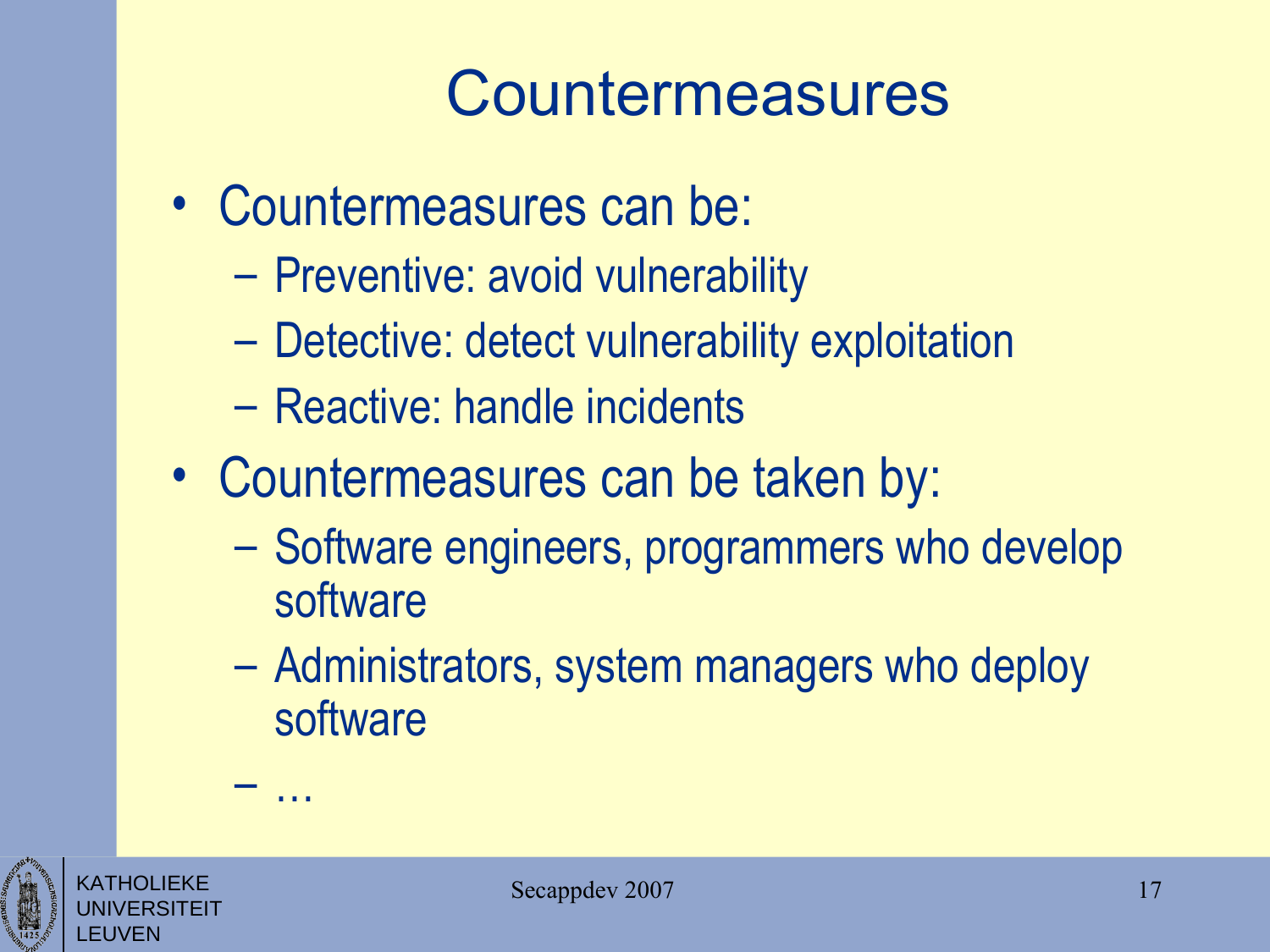### Software Engineer Countermeasures

- For vulnerabilities introduced in the requirements phase:
	- Security reqs engineering, threat analysis and modeling
- To address threats collected during requirements engineering
	- Security technologies
		- cryptography, access control mechanisms, authentication mechanisms, …
- For vulnerabilities introduced during construction:
	- Secure programming, static analysis, safe languages,…
- For vulnerabilities introduced during operation:
	- Documentation, operational procedures, secure defaults, …



KATHOLIEKE UNIVERSITEIT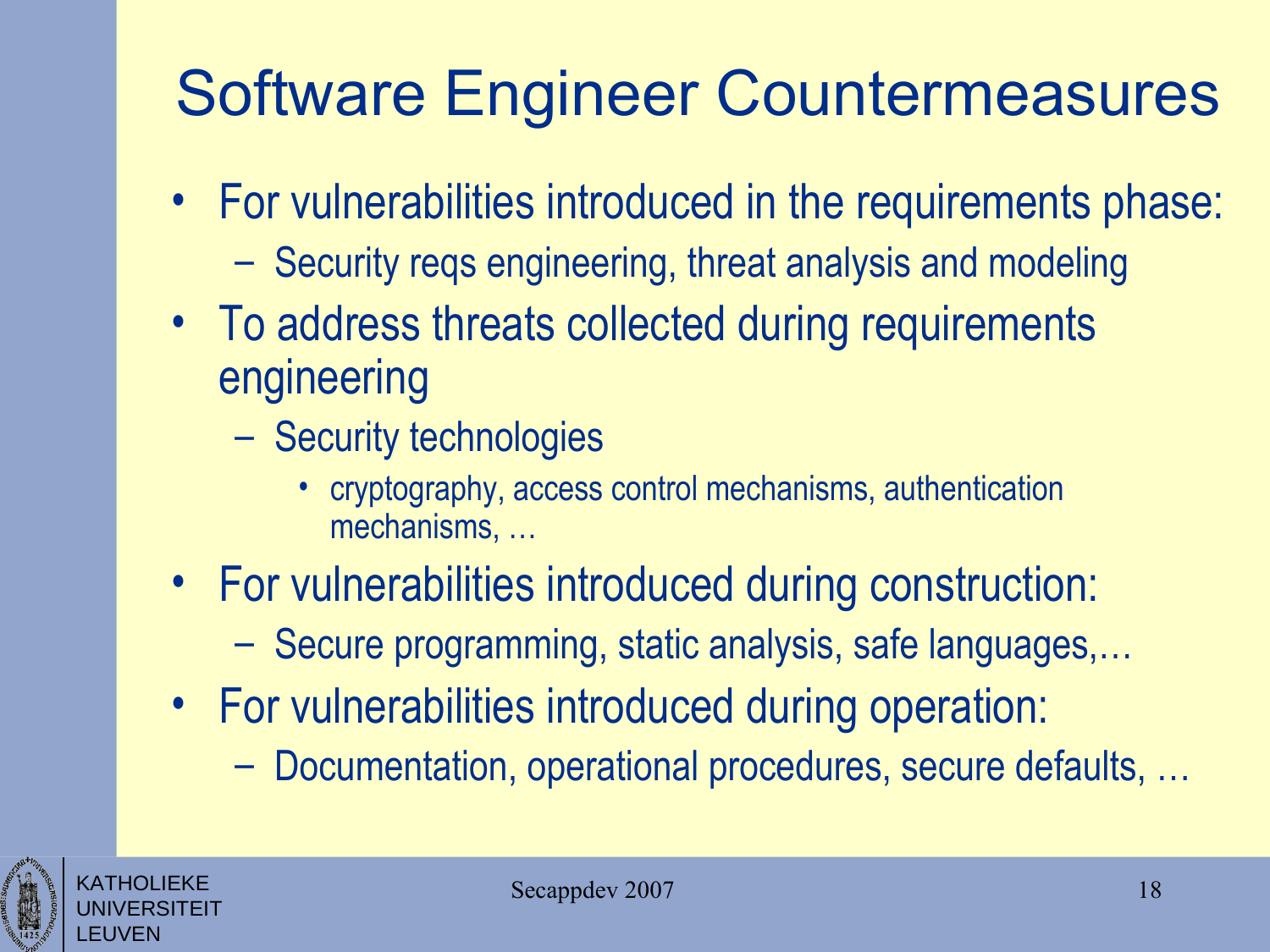#### Administrator Countermeasures

- Preventive countermeasures:
	- deployment of additional protection: Firewalls, VPN's, …
	- patching weaknesses where possible: CERT advisories, Windows Update, …
- Detective countermeasures:
	- Intrusion Detection software or Fraud Detection software
	- Virus scanning
- Security solutions should be managed, supporting reactive countermeasures



KATHOLIEKE UNIVERSITEIT

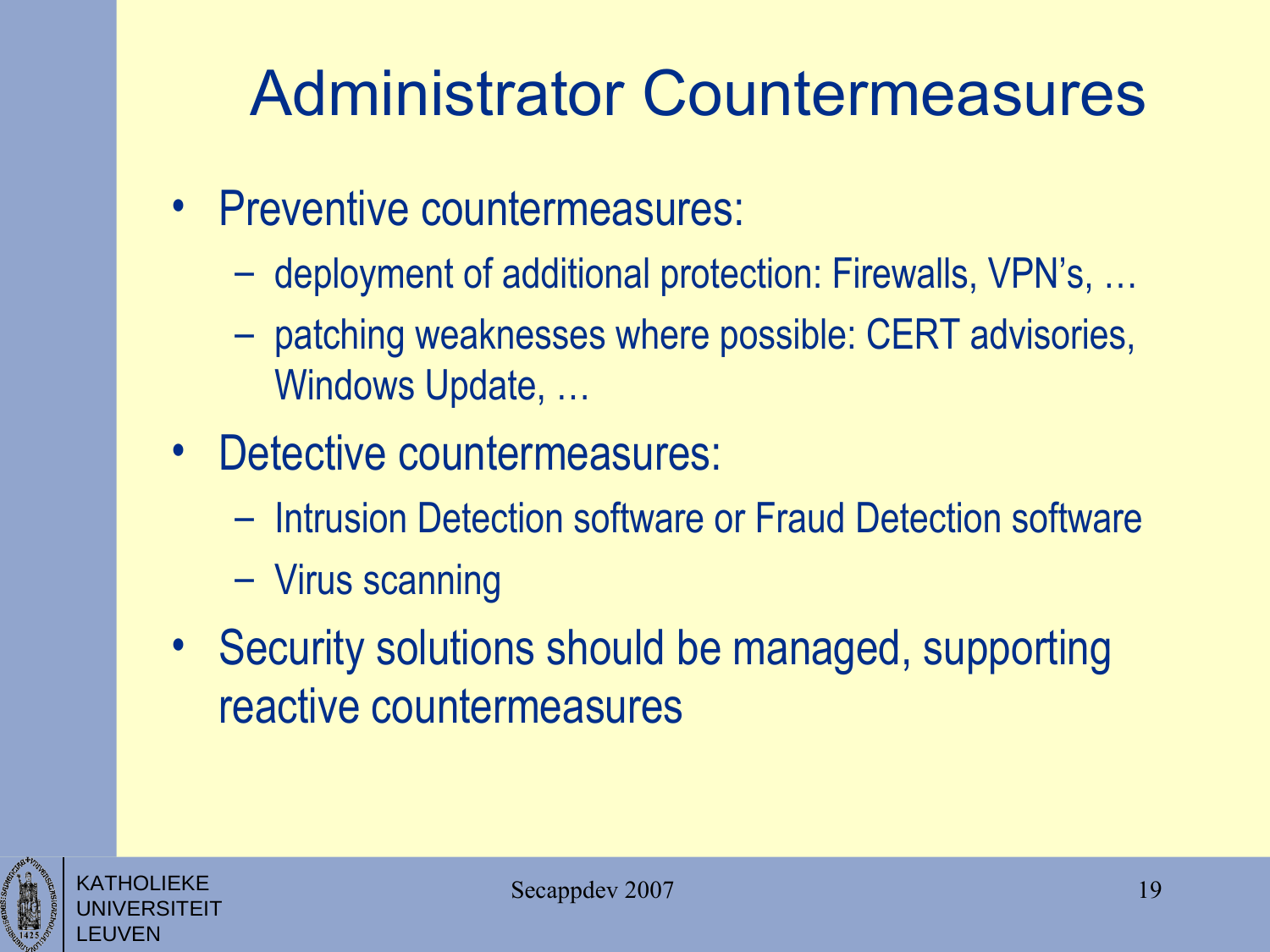#### **Overview**

- Introduction
- Key Concepts
	- Threats, Vulnerabilities, Countermeasures

– Example

- Microsoft's Threat Modeling Process
- Conclusion

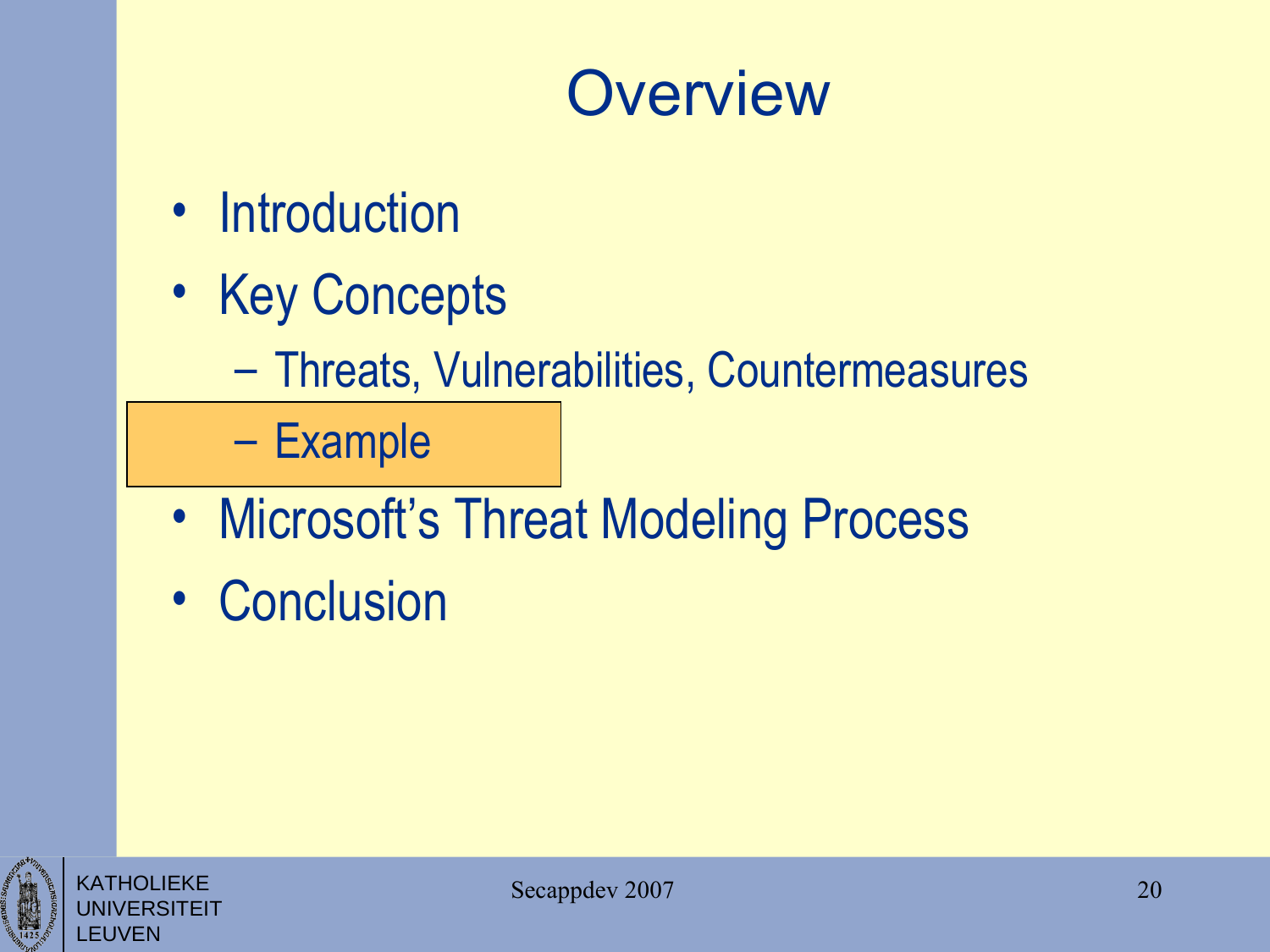#### Simplified e-mail system





KATHOLIEKE UNIVERSITEIT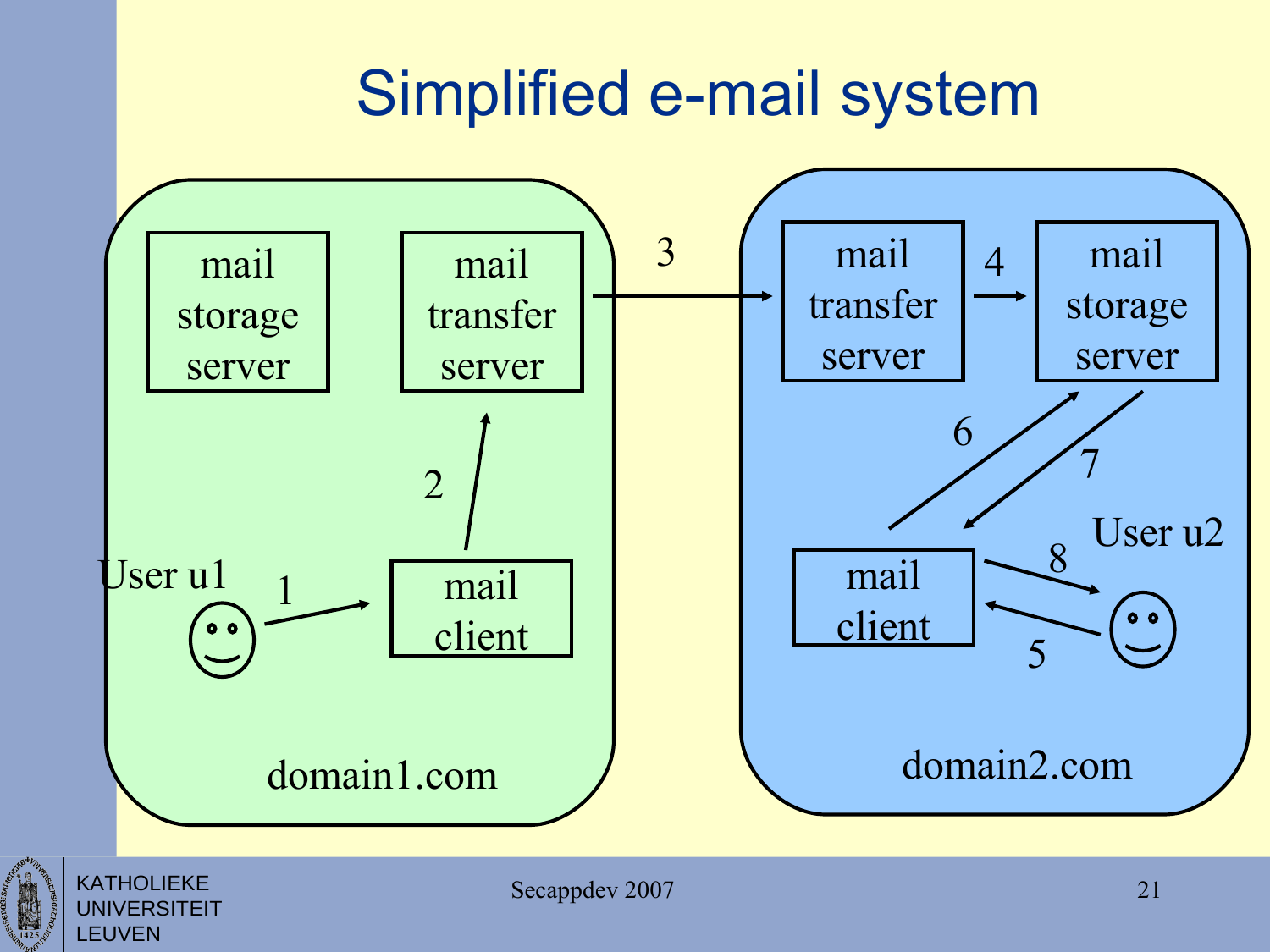#### Assets

- E-mail messages
	- header
	- body
- Address book / contact information
- Client and Server machines
	- Storage space
	- Computational resources
	- Mail delivery service
	- Infrastructural software (OS,…)
- Network infrastructure



• …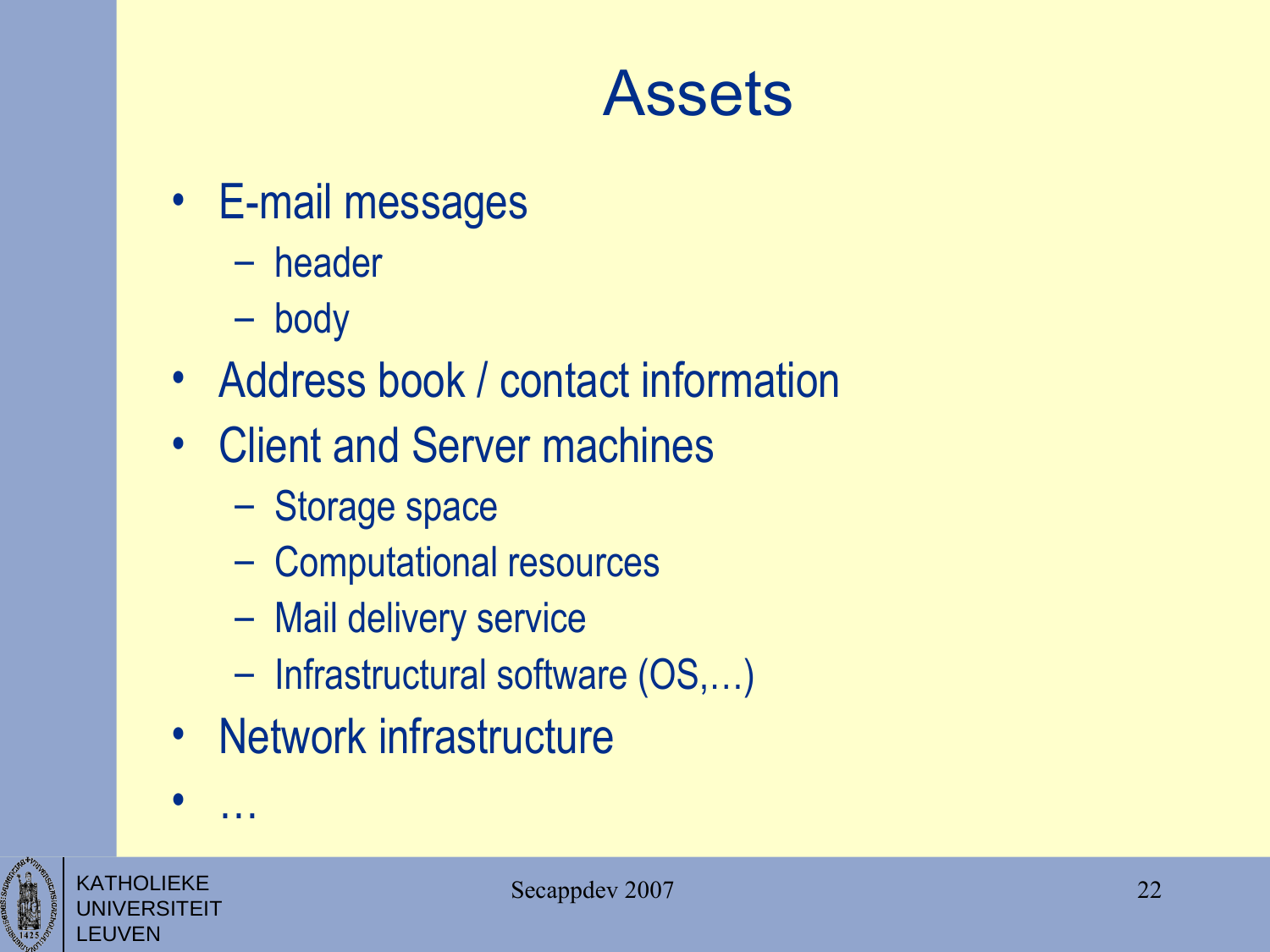#### **Threats**

- E-mail message
	- Unauthorized reading of message body
		- Define what is "authorized"!
	- Tampering with message
		- In transit
		- In storage
	- E-mail spoofing (tampering with the from: field)
	- Repudiation

– …

- Of sending
- Of receipt



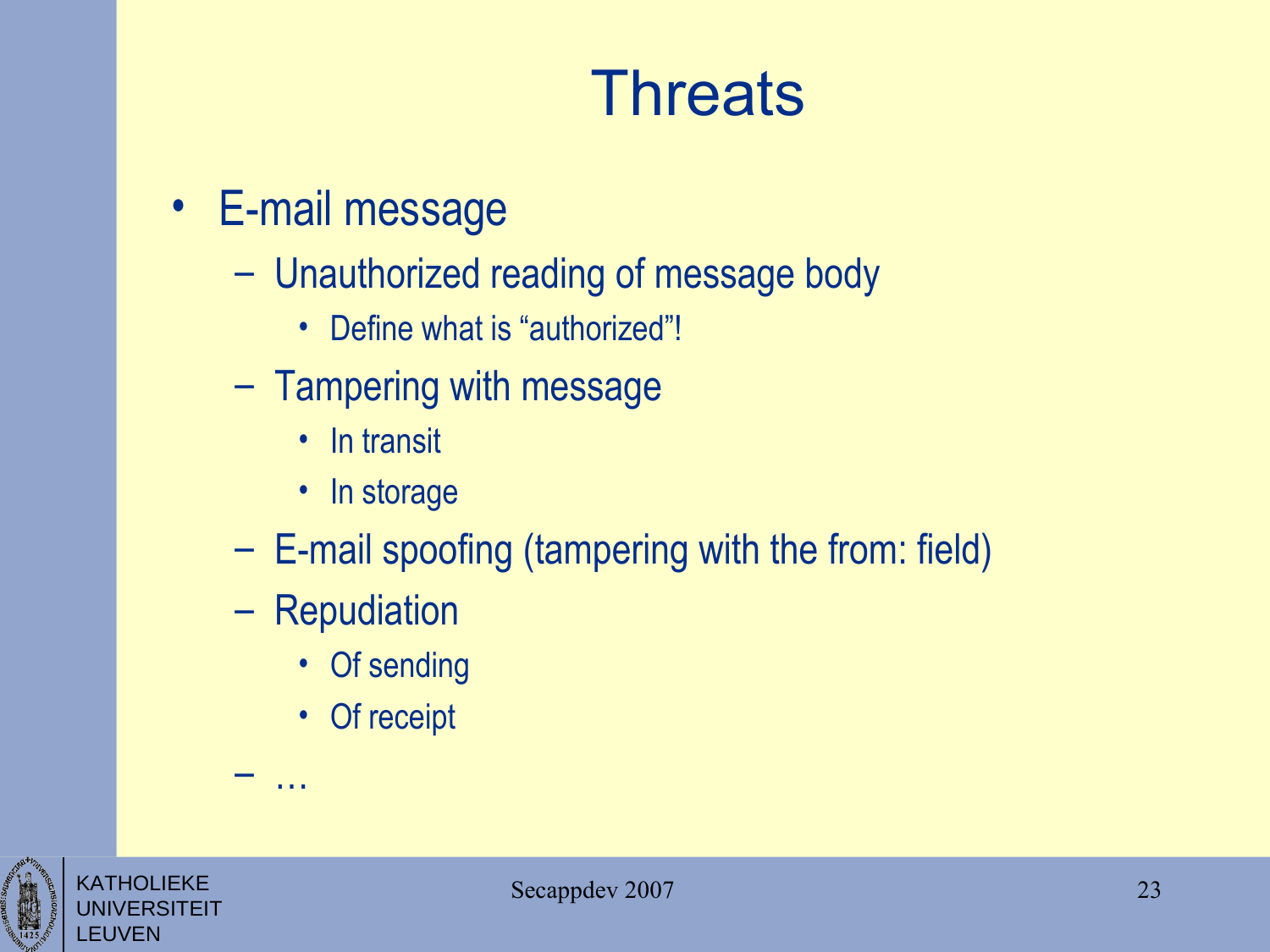#### **Threats**

- Client and Server machines
	- Denial of service
		- E.g. Inbox storage space
	- Elevation of privilege
		- Server is a "trusted software layer", making a limited functionality (sending/receiving mail) available to clients
		- If you can break the server out of this limited functionality (e.g. because of bugs), you can attack the server machine
	- E-mail viruses

– …

- E.g. through executable attachments
- Unauthorized use of mail delivery service
	- E.g. Spam e-mail



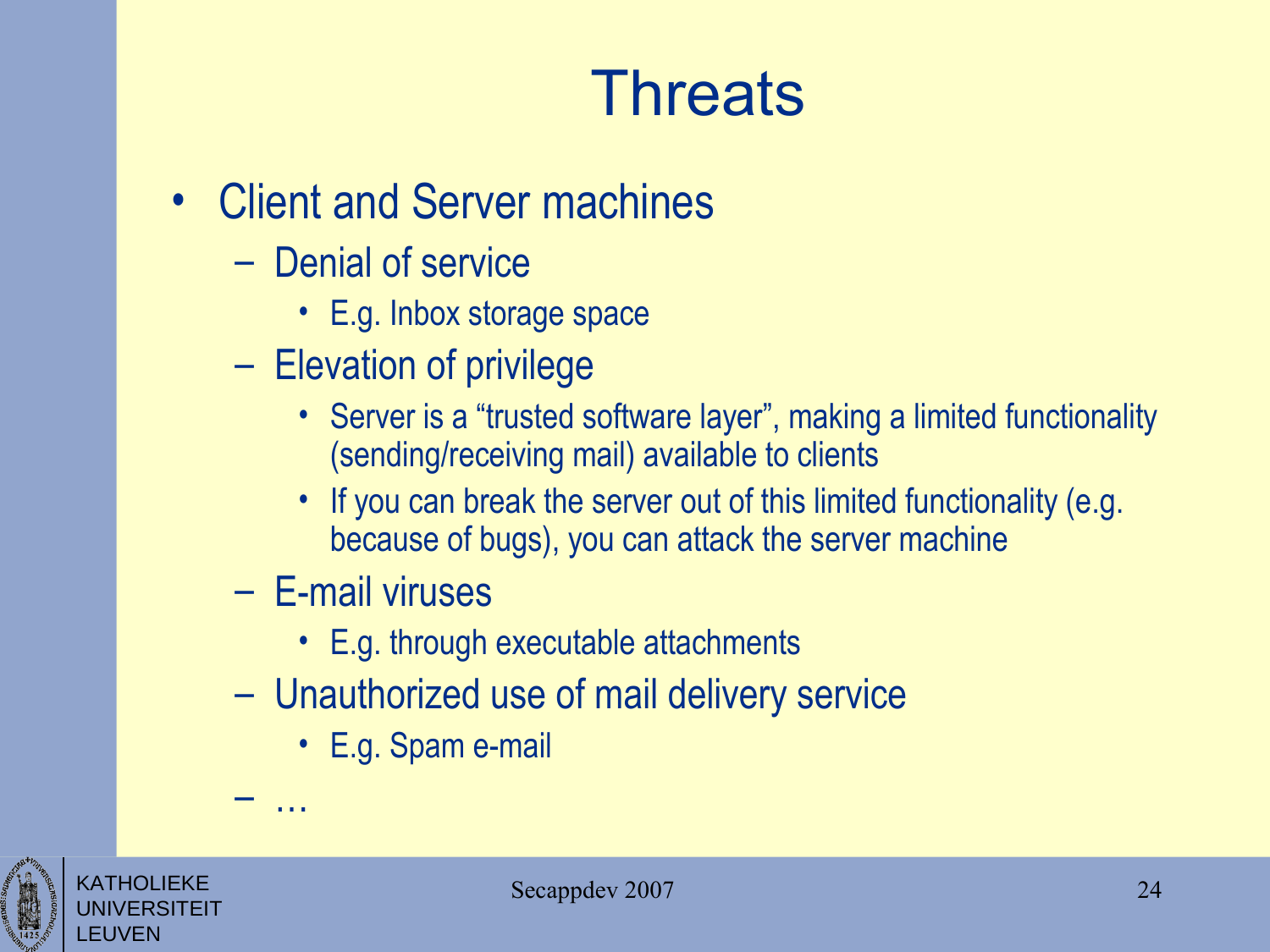#### **Threats**

- Not all "undesirable behavior" can easily be related to assets:
	- Detecting when somebody reads his mail
		- Asset = "privacy of the reader"?

– …

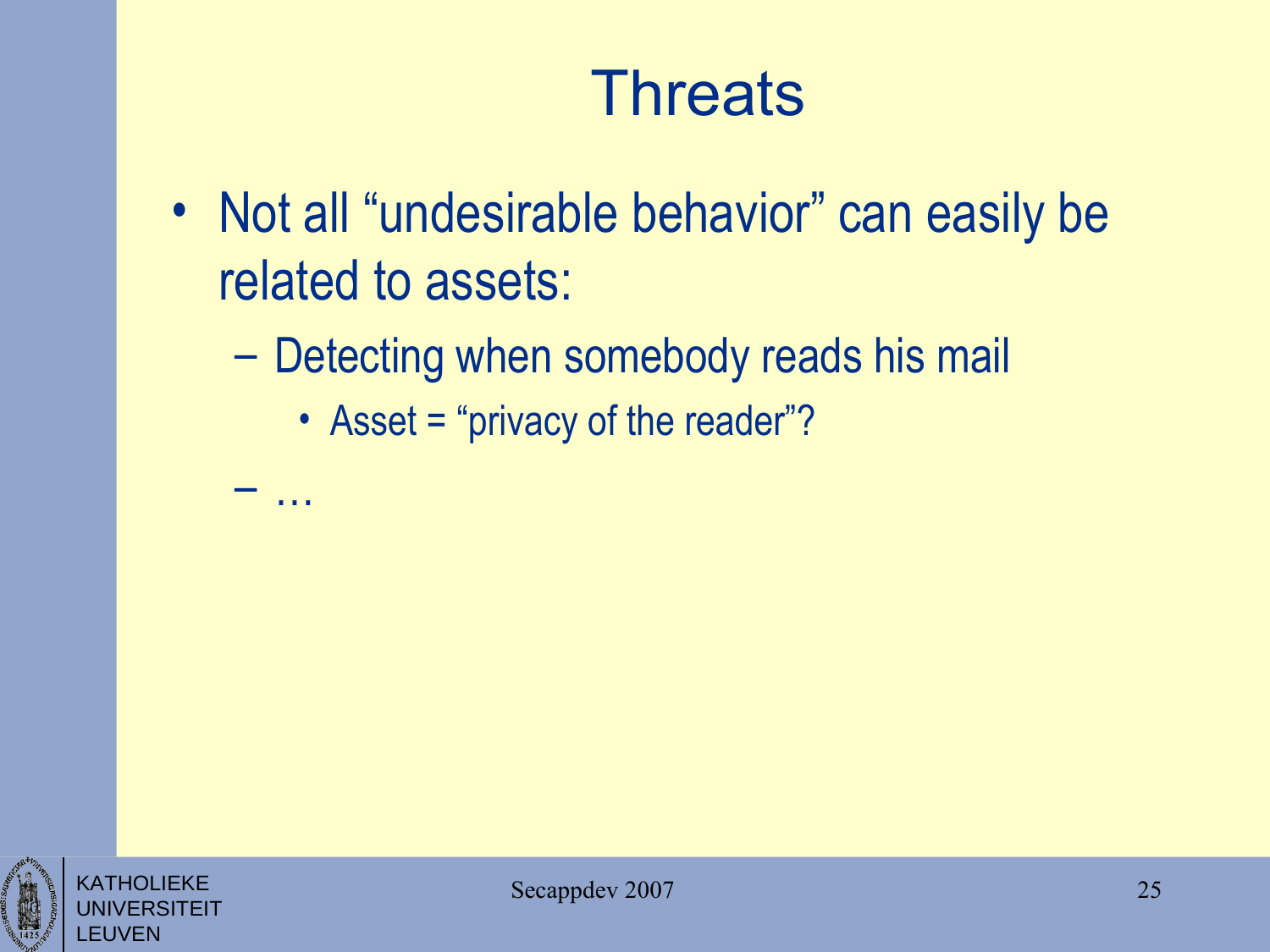- Requirements: Security was not a concern in the original design of Internet e-mail
	- As a consequence, plain e-mail system is vulnerable to **all** identified threats
	- Countermeasures have been designed and integrated over the past decades
- Construction:
	- Implementation bugs in all e-mail components have been exploited
	- Sometimes amplified because of vulnerabilities in OS
- Operation:
	- Insecure configuration of e-mail: open mail relays, sendmail





Secappdev 2007 26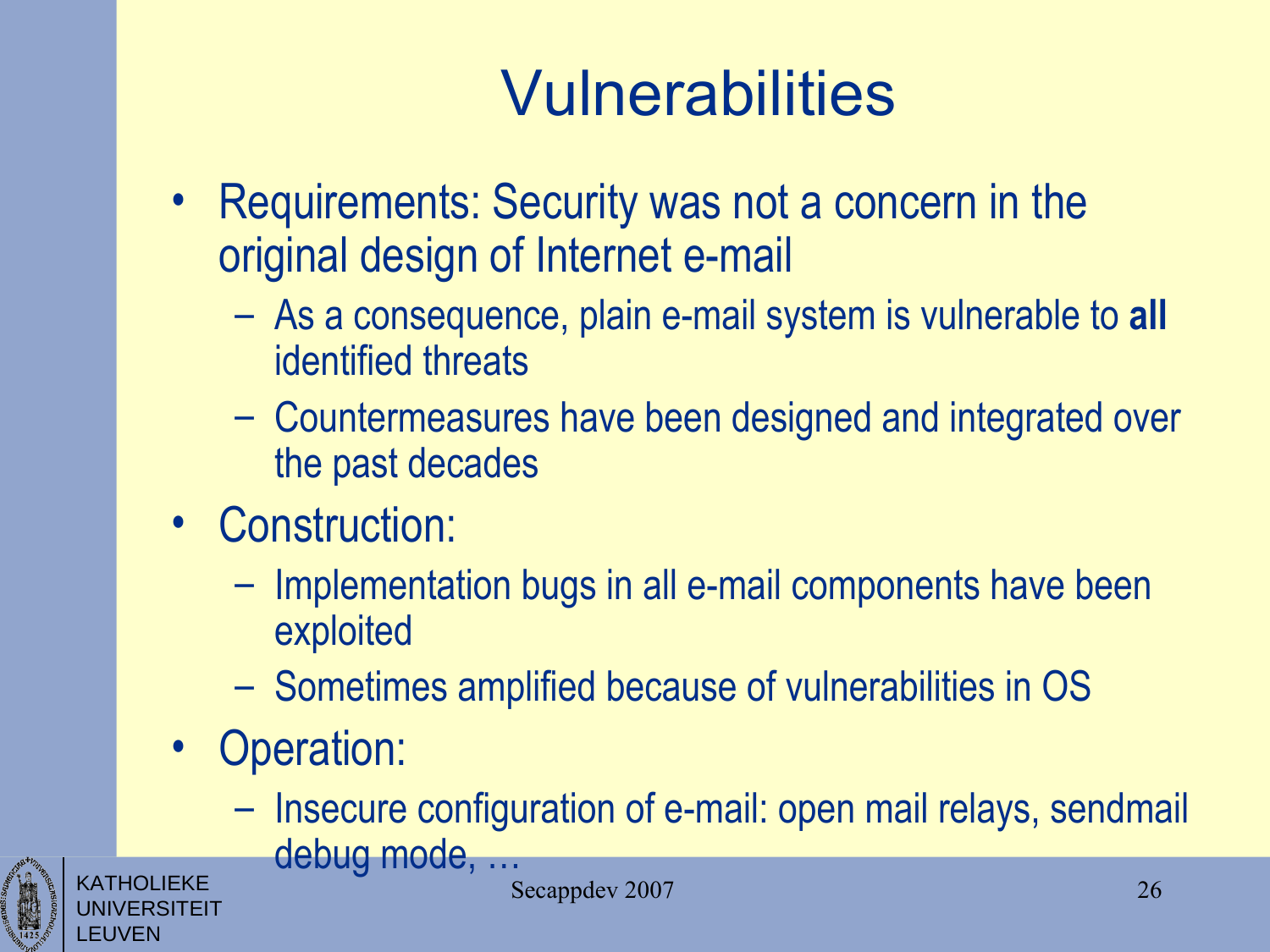#### Possible Countermeasures

- Public key encryption and signing of e-mail, counters:
	- e-mail spoofing
	- tampering / reading messages in transit
	- repudiation of sending
- Password based authentication and access control
	- Counters tampering / reading messages in storage
- Sandboxing of attachments
	- Counters virus-spreading
- Code review or static analysis of server code
	- Counters elevation-of-privilege on server





• …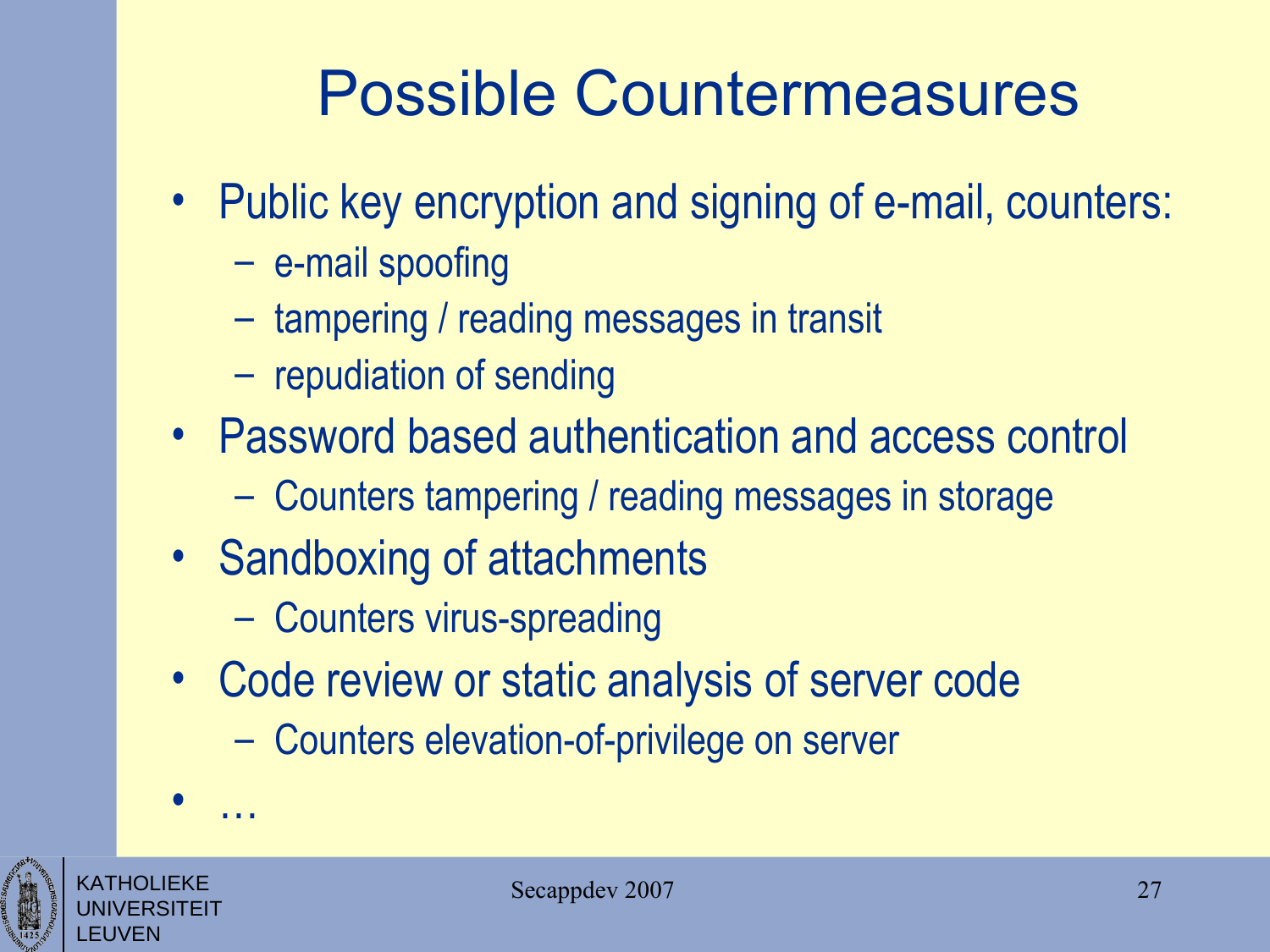#### Vulnerabilities in Countermeasures

- Weak encryption algorithms
- Predictable generation of encryption keys
- Guessable passwords

• …

• False negatives in static analysis for bugs

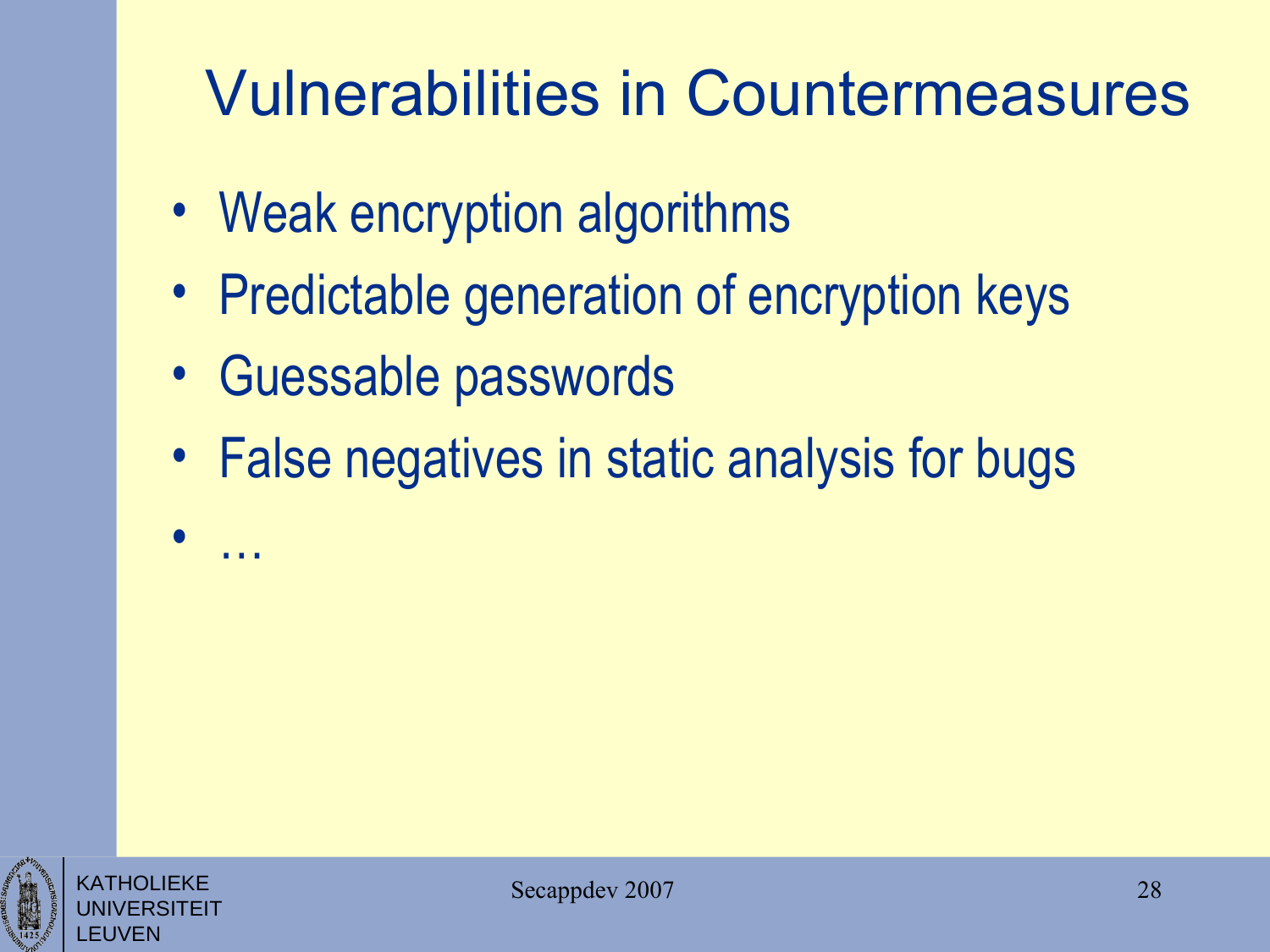#### **Overview**

- Introduction
- Key Concepts
	- Threats, Vulnerabilities, Countermeasures
	- Example
- Microsoft's Threat Modeling Process
- Conclusion



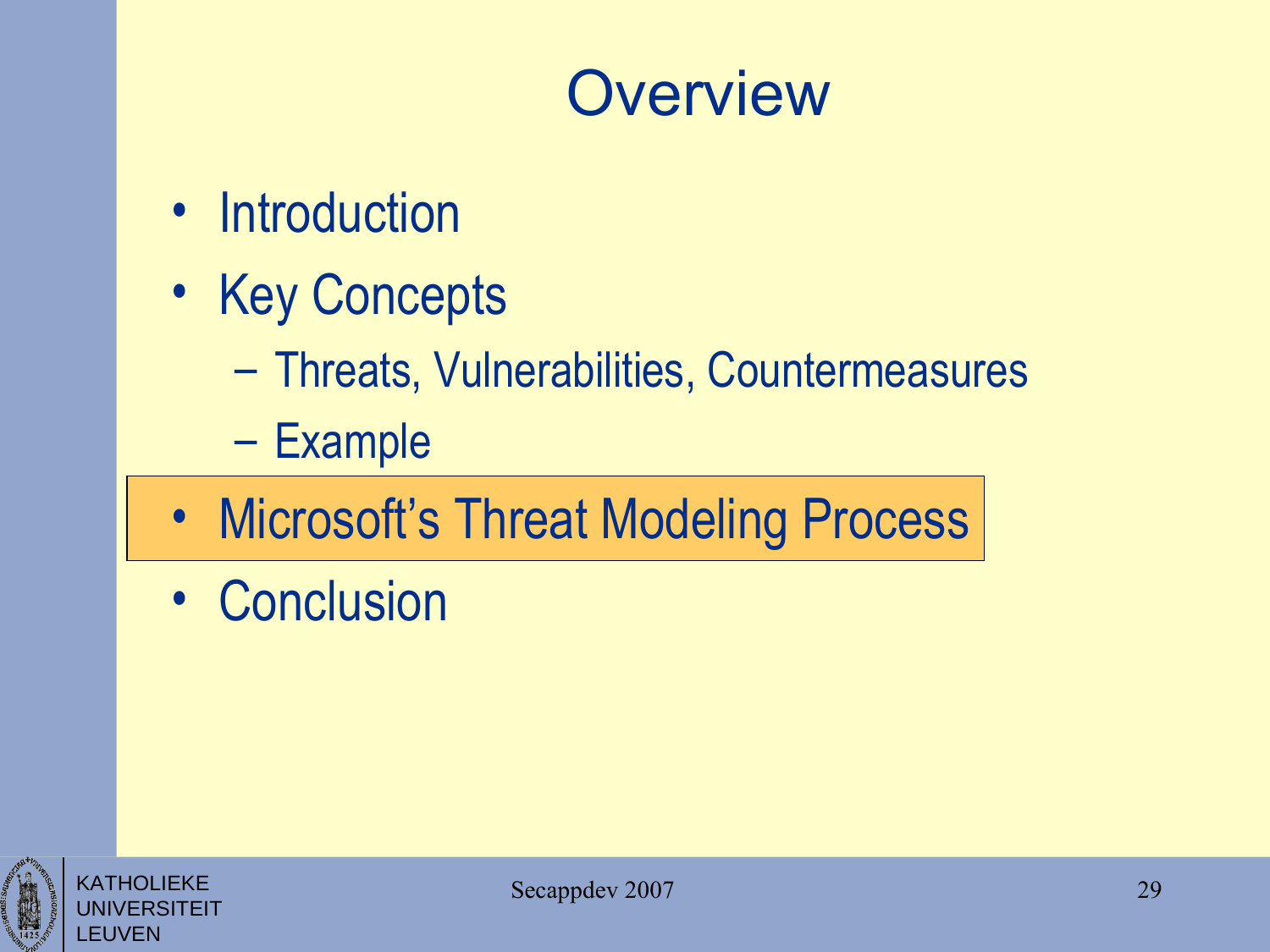### **Introduction**

- As part of it's Secure Development Life Cycle, Microsoft has defined a threat modeling activity
	- Supported by documentation and tools
- Goal for the rest of this session:
	- Discuss the structure of this Threat Modeling process
	- Illustrate it with the tool



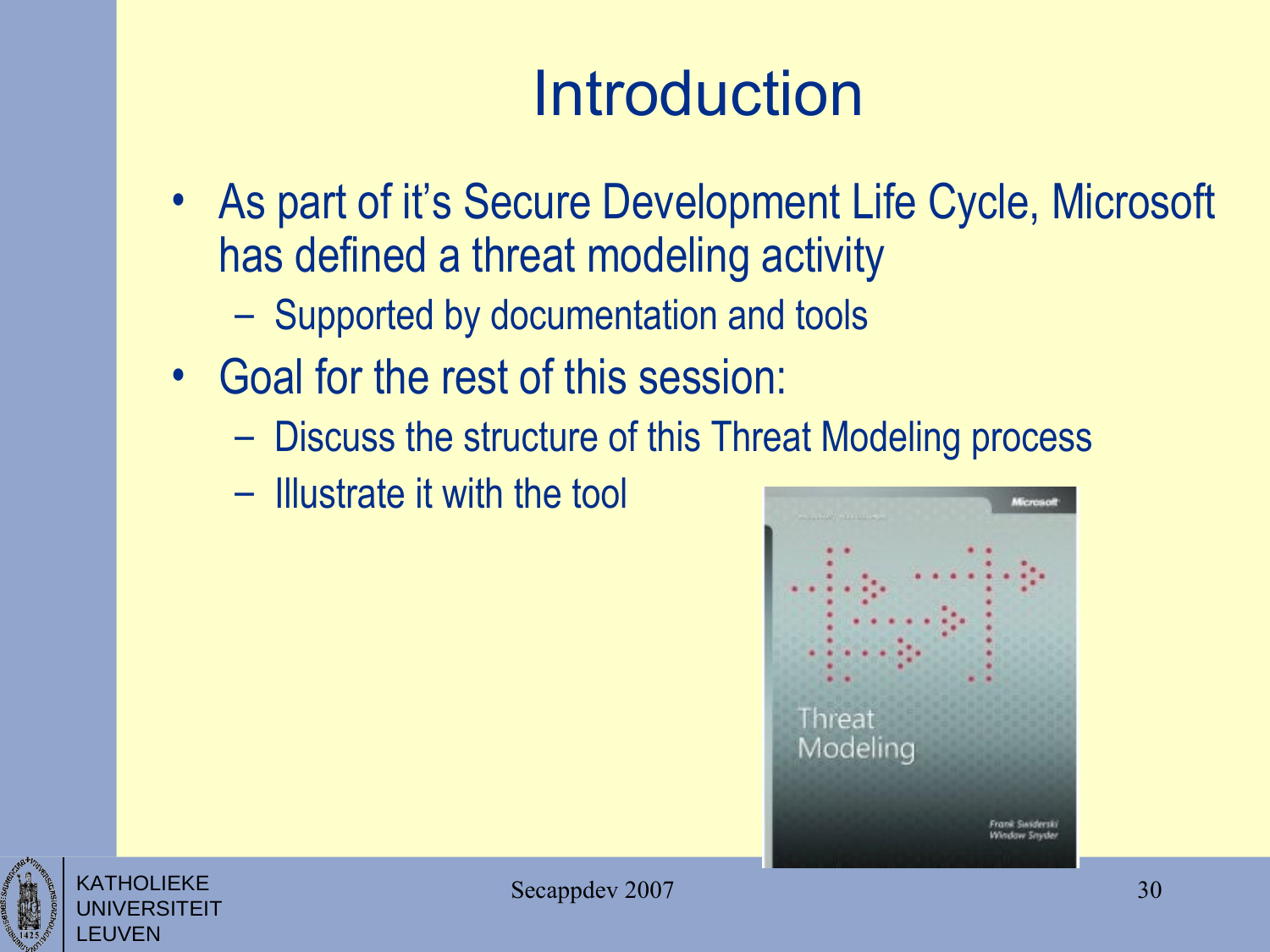### Overall Structure

- Understand the adversary's view
	- Entry points
	- Assets
	- Trust Levels
- Characterize the security of the system
	- Use Scenarios
	- Assumptions and dependencies
	- Model the system
- Determine threats
	- Identify threats
	- Analyze threats



KATHOLIEKE UNIVERSITEIT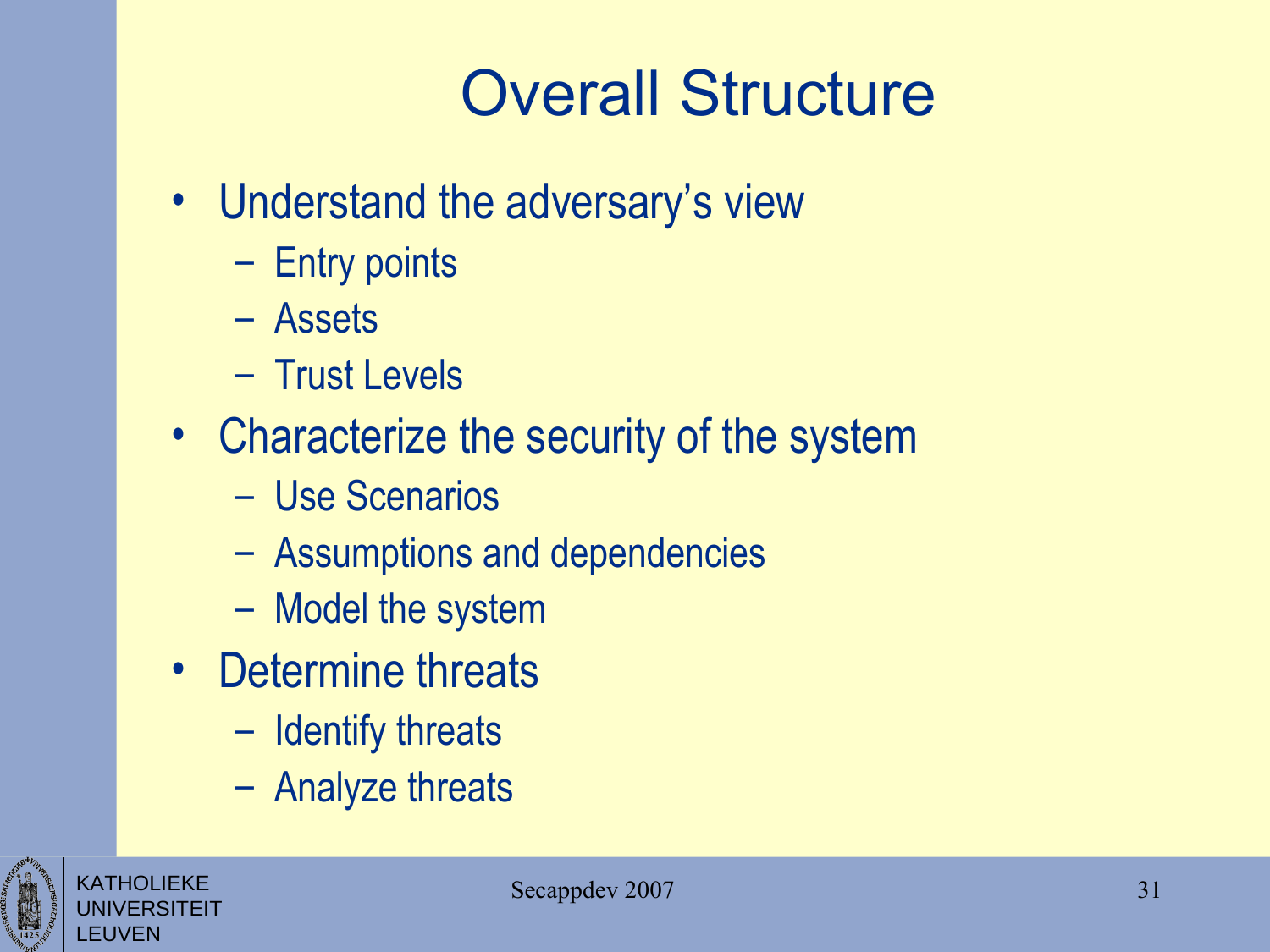### Understand the adversary's view

- Entry points:
	- any location where data or control flow crosses the system's boundary
	- E.g. sockets, RPC interfaces, GUI elements, …
- Assets:
	- Anything that needs protection
		- Information, resources, functionality
- Trust levels:
	- Categorization of possible threat agents according to "power"



KATHOLIEKE UNIVERSITEIT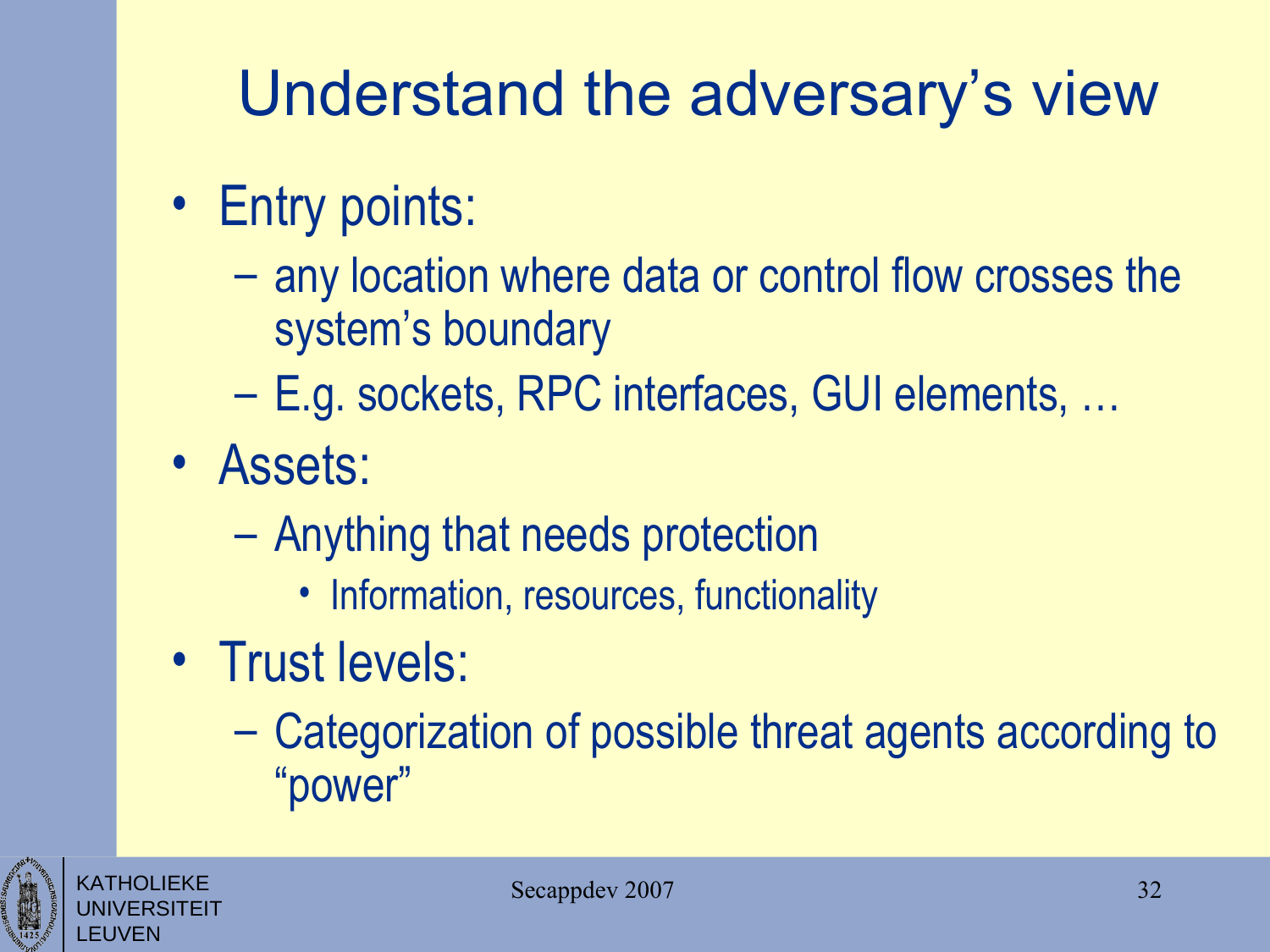### Characterize the security of the system

- Define use scenarios
	- Define how the system will be used, and how it won't be used
		- Bound the threat modeling discussion
- Identify assumptions and dependencies
	- External dependencies: requirements on systems outside the system being modeled
	- External security notes: security relevant information to users that interface with the system
	- Internal security notes: information for the reader of the threat model
	- Implementation assumptions: Assumptions under which the current threat model was made



KATHOLIEKE UNIVERSITEIT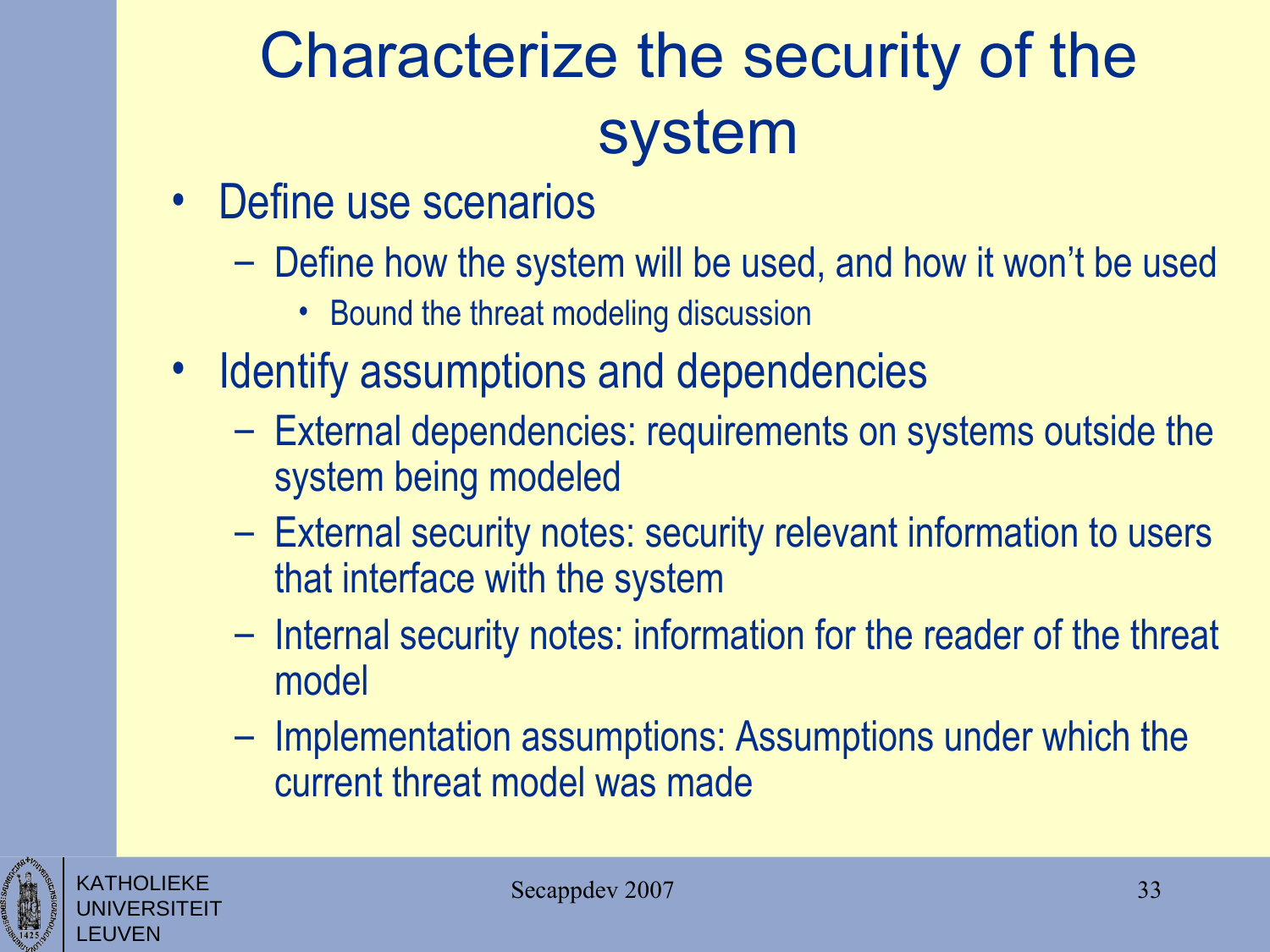### Characterize the security of the system

- Model the system
	- Typically modeled using dataflow diagrams
		- External entities
		- Processes
		- Data stores
		- Data flow
		- Privilege boundaries



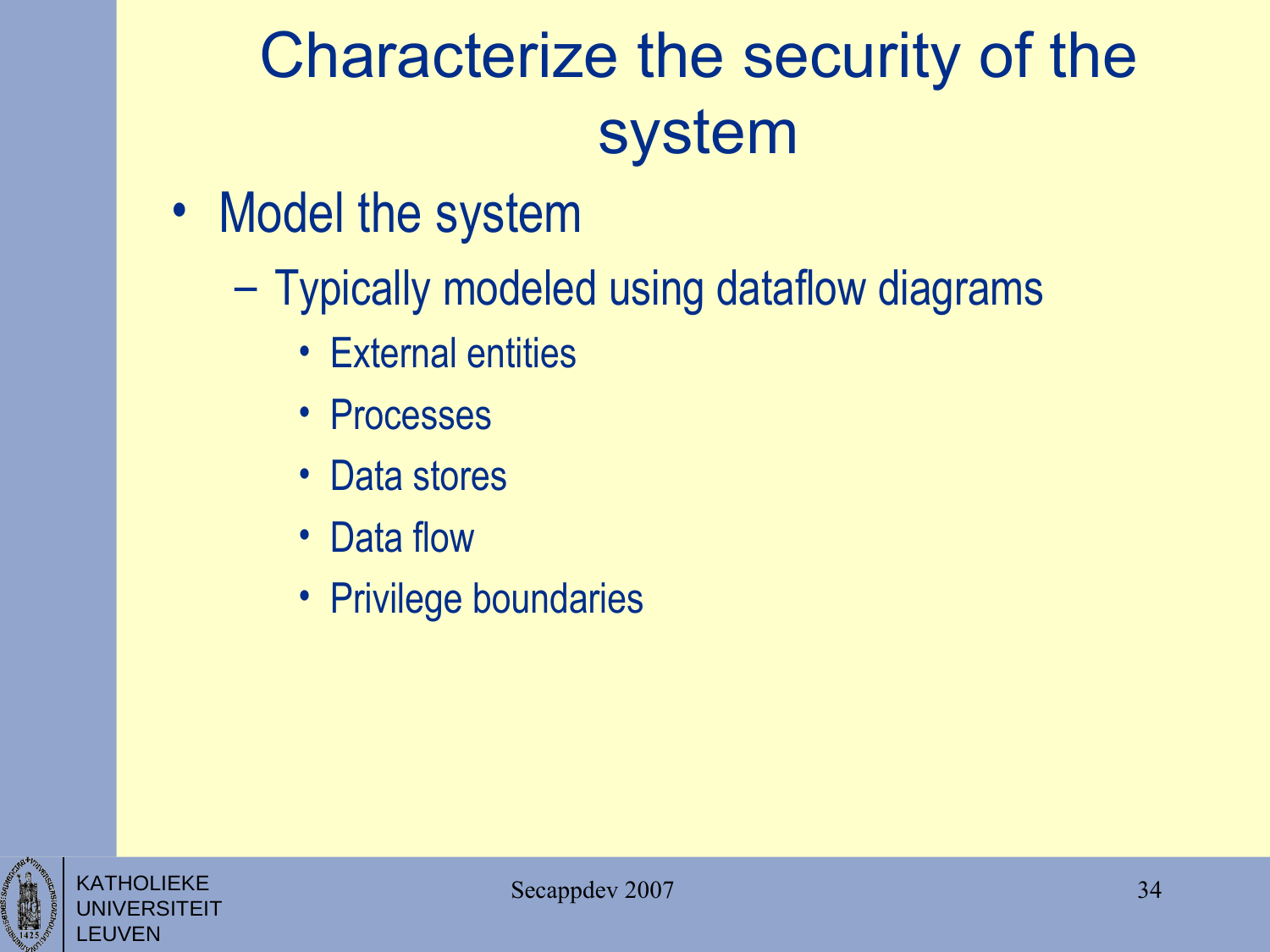### Example DFD



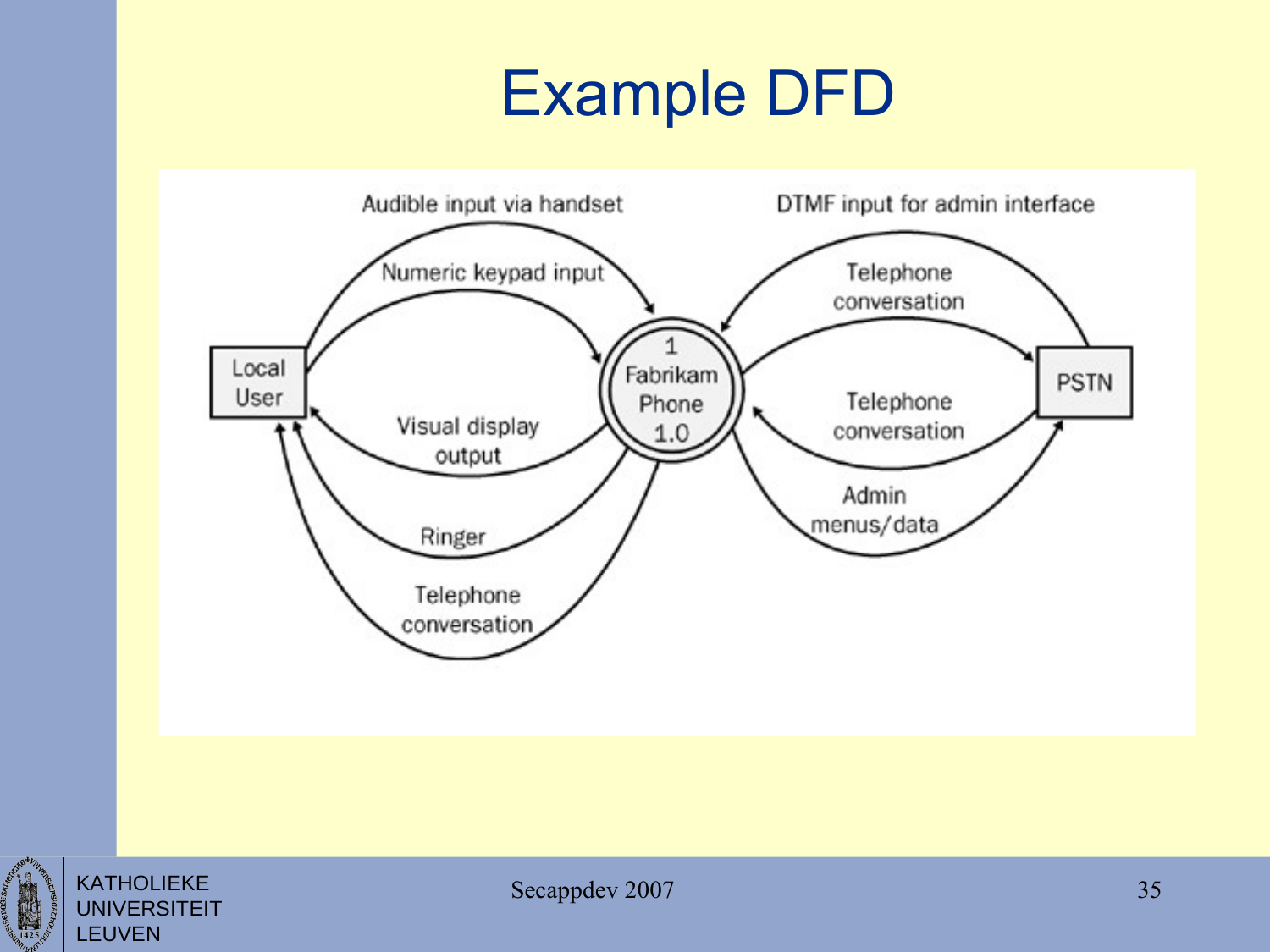#### Example DFD



 $\begin{array}{c}\n\hline\n\text{14.25}\n\end{array}$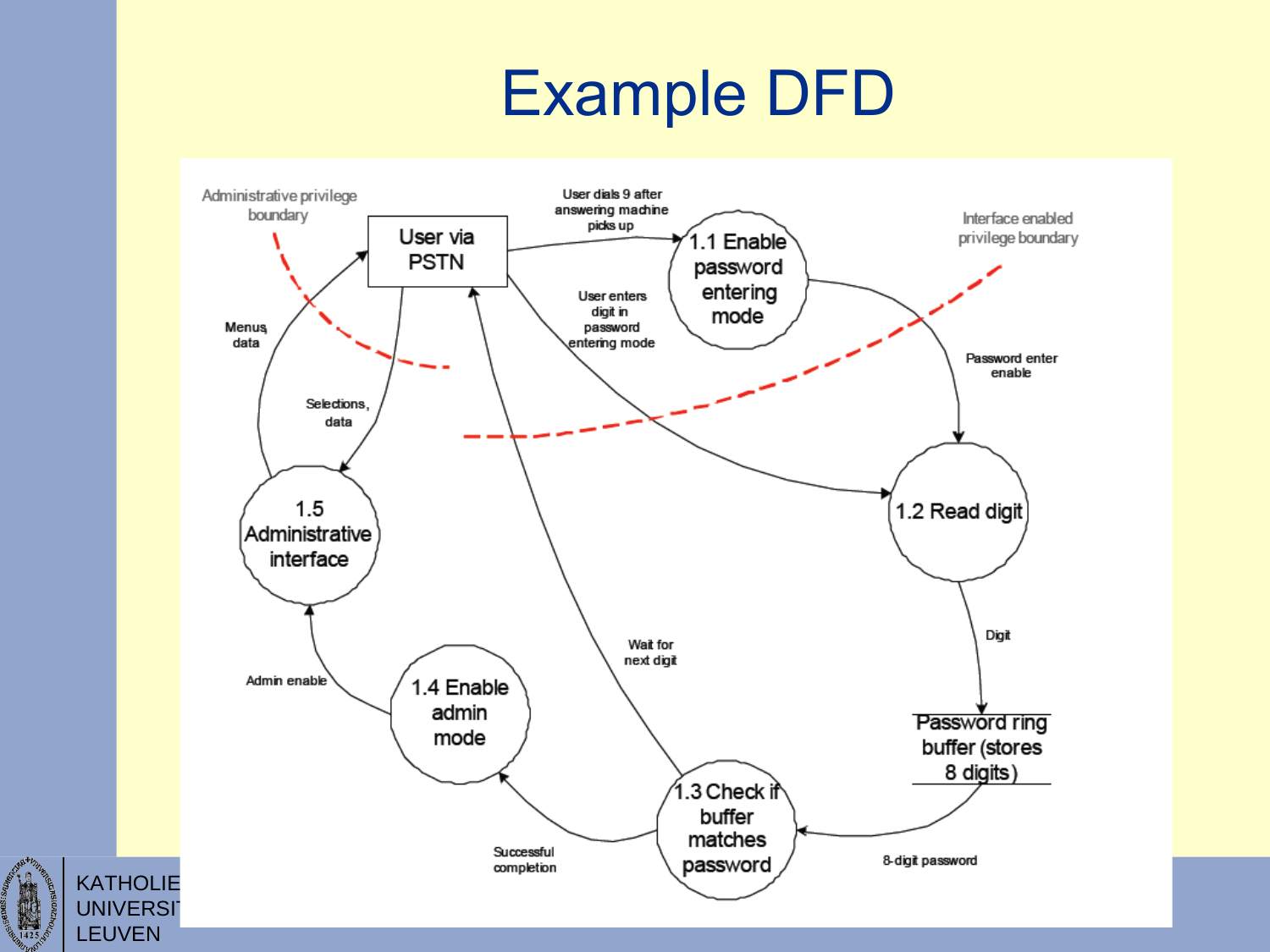### Determine threats

- Determine threats: elicit and categorize threats using the STRIDE categories:
	- Spoofing
	- Tampering
	- Repudiation
	- Information leakage
	- Denial-of-service
	- Elevation of Privilege
- Analyze threats
	- Threat trees decompose threats
	- Risk rating for vulnerabilities, e.g using DREAD



KATHOLIEKE UNIVERSITEIT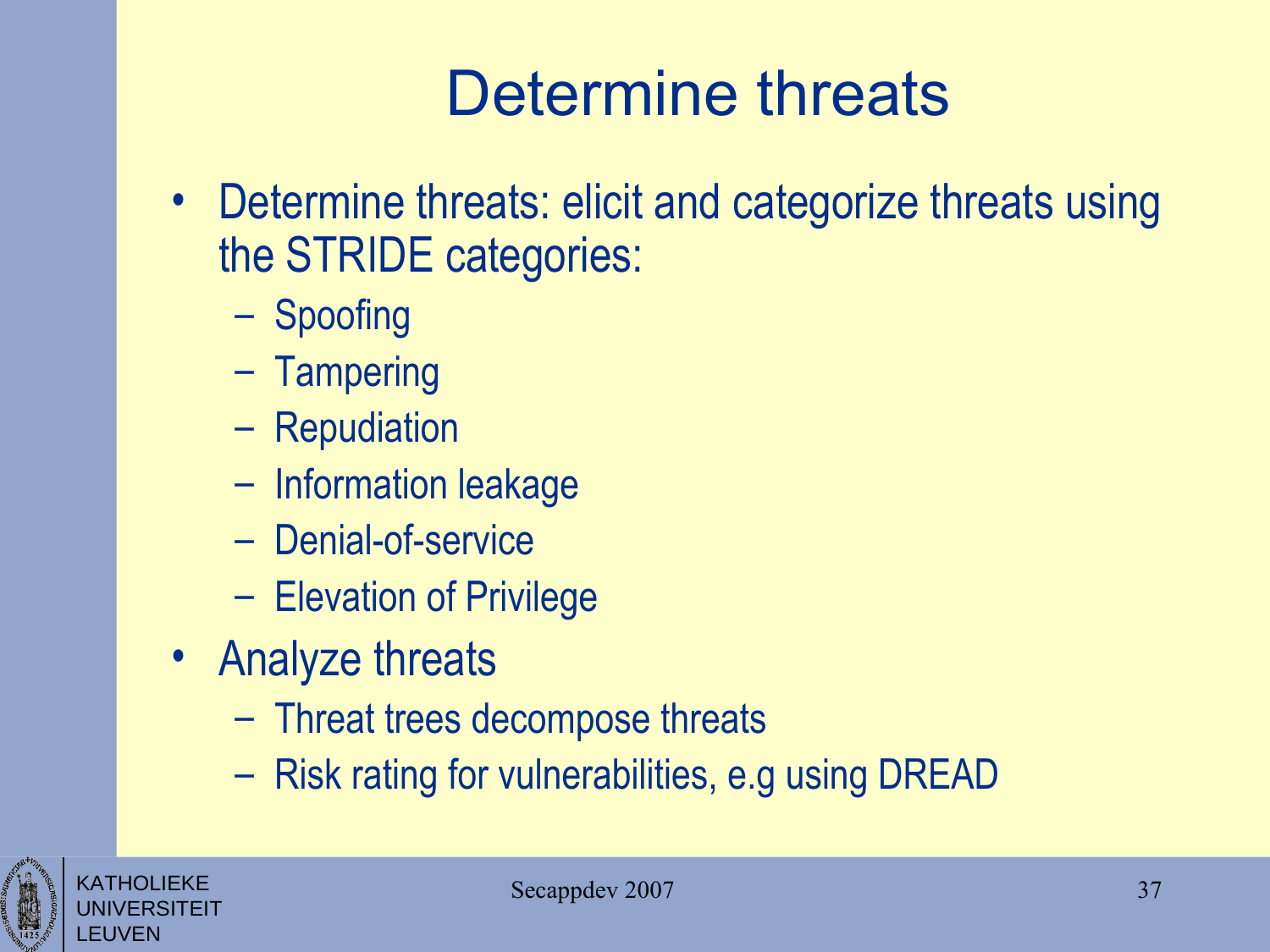#### **Overview**

- Introduction
- Key Concepts
	- Threats, Vulnerabilities, Countermeasures
	- Example
- Microsoft's Threat Modeling Process
- Conclusion